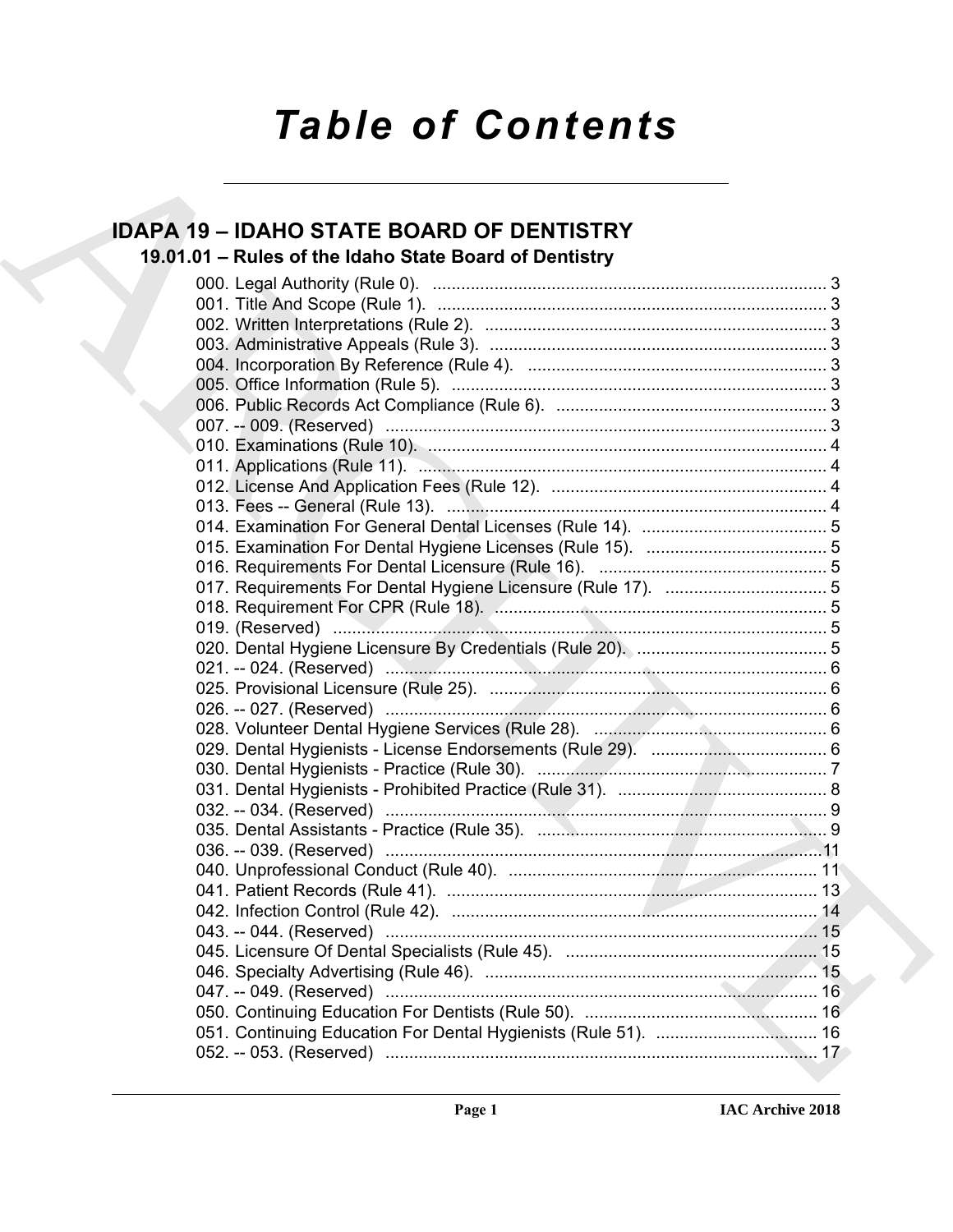### *Table of Contents (cont'd)*

| 064. Suspension, Revocation Or Restriction Of Anesthesia Permit (Rule 64).  27 |
|--------------------------------------------------------------------------------|
| 065. Determination Of Degree Of Sedation By The Board (Rule 65).  27           |
|                                                                                |
|                                                                                |
|                                                                                |
|                                                                                |
|                                                                                |
|                                                                                |
|                                                                                |
|                                                                                |
|                                                                                |
|                                                                                |
|                                                                                |
|                                                                                |
|                                                                                |
|                                                                                |
|                                                                                |
|                                                                                |
|                                                                                |
|                                                                                |
|                                                                                |
|                                                                                |
|                                                                                |
|                                                                                |
|                                                                                |
|                                                                                |
|                                                                                |
|                                                                                |
|                                                                                |
|                                                                                |
|                                                                                |
|                                                                                |
|                                                                                |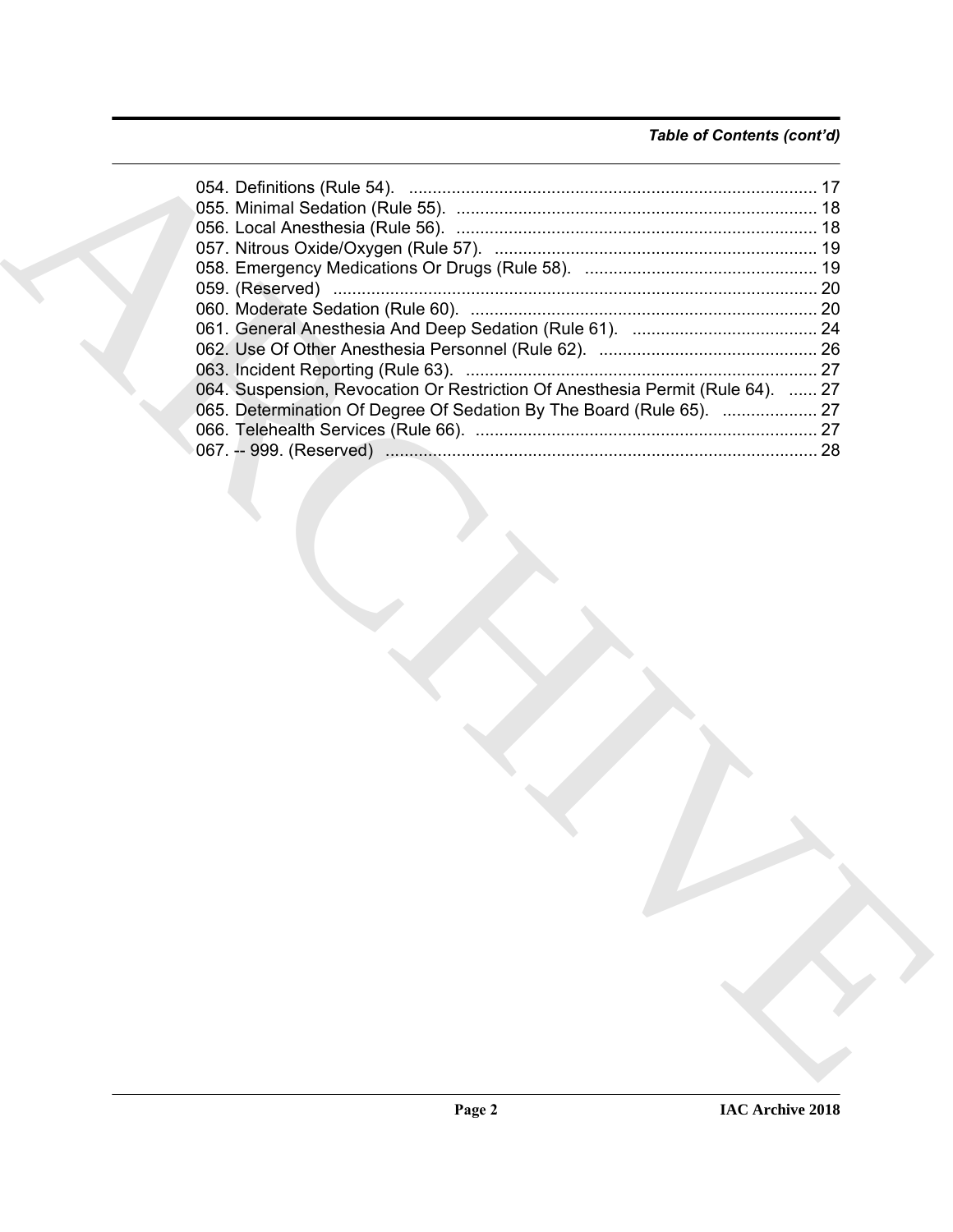### **IDAPA 19 TITLE 01 CHAPTER 01**

### **IDAPA 19 – IDAHO STATE BOARD OF DENTISTRY**

### **19.01.01 – RULES OF THE IDAHO STATE BOARD OF DENTISTRY**

### <span id="page-2-12"></span><span id="page-2-2"></span><span id="page-2-1"></span>**000. LEGAL AUTHORITY (RULE 0).**

<span id="page-2-15"></span>

|     |                           | This Chapter is adopted under the legal authority of Chapter 9, Title 54, Idaho Code. | $(7-1-93)$ |
|-----|---------------------------|---------------------------------------------------------------------------------------|------------|
| 001 | TITLE AND SCOPE (RULE 1). |                                                                                       |            |

<span id="page-2-3"></span>These rules shall be cited as IDAPA 19.01.01, "Rules of the Idaho State Board of Dentistry." These rules constitute the minimum requirements for licensure and regulation of dentists and dental hygienists. (7-1-93)

### <span id="page-2-16"></span><span id="page-2-4"></span>**002. WRITTEN INTERPRETATIONS (RULE 2).**

There are no written interpretations to these rules. (7-1-93)

### <span id="page-2-10"></span><span id="page-2-5"></span>**003. ADMINISTRATIVE APPEALS (RULE 3).**

All contested cases shall be governed by the provisions of IDAPA 04.11.01, "Idaho Rules of Administrative Procedure of the Attorney General," and the Idaho Administrative Procedure Act, Chapter 52, Title 67, Idaho Code. (3-15-02)

### <span id="page-2-11"></span><span id="page-2-6"></span>**004. INCORPORATION BY REFERENCE (RULE 4).**

Pursuant to Section 67-5229, Idaho Code, this chapter incorporates by reference the following documents: (7-1-93)

### **01. Professional Standards**. (3-29-12)

**a.** American Association of Oral and Maxillofacial Surgeons, Office Anesthesia Evaluation Manual, on, 2012. (3-20-14) 8th Edition, 2012.

**b.** Centers for Disease Control and Prevention, DHHS, Guidelines for Infection Control in Dental Health-Care Settings, 2003. (4-6-05)

**c.** American Dental Association, Principles of Ethics, Code of Professional Conduct and Advisory Opinions (ADA Code), January 2009. (4-7-11)

**d.** American Dental Hygienists' Association, Code of Ethics for Dental Hygienists (ADHA Code), (4-7-11)  $\mu$  June 2009. (4-7-11)

**e.** American Dental Hygienists' Association, Standards for Clinical Dental Hygiene Practice, March  $10, 2008.$  (4-7-11)

**02. Availability**. These documents are available for public review at the Idaho State Board of Dentistry, 350 North 9th Street, Suite M-100, Boise, Idaho 83720. (3-29-12)

### <span id="page-2-13"></span><span id="page-2-7"></span>**005. OFFICE INFORMATION (RULE 5).**

<span id="page-2-0"></span>**EDAPER 19**<br> **EDAPA 19 - IDANO STATE BOARD OF DENTISTRY**<br> **19.441.61 - RULES OF THE IDANO STATE BOARD OF DENTISTRY**<br> **19.641.11 - ARCHIVEN TRANCH AND STATE BOARD OF DENTISTRY**<br> **19.641.61** - IPCLA ARCHIVEN TRANCH AND STAT The Board of Dentistry office is located at 350 North 9th Street, Suite M-100, Boise, Idaho. The mailing address is P.O. Box 83720, Boise, Idaho 83720-0021. The telephone number of the Board is (208) 334-2369, the fax number is (208) 334-3247. (3-30-07)

### <span id="page-2-14"></span><span id="page-2-8"></span>PUBLIC RECORDS ACT COMPLIANCE (RULE 6).

Board of Dentistry records are subject to the provisions of the Idaho Public Records Act, Title 74, Chapter 1, Idaho Code. (3-15-02)

<span id="page-2-9"></span>**007. -- 009. (RESERVED)**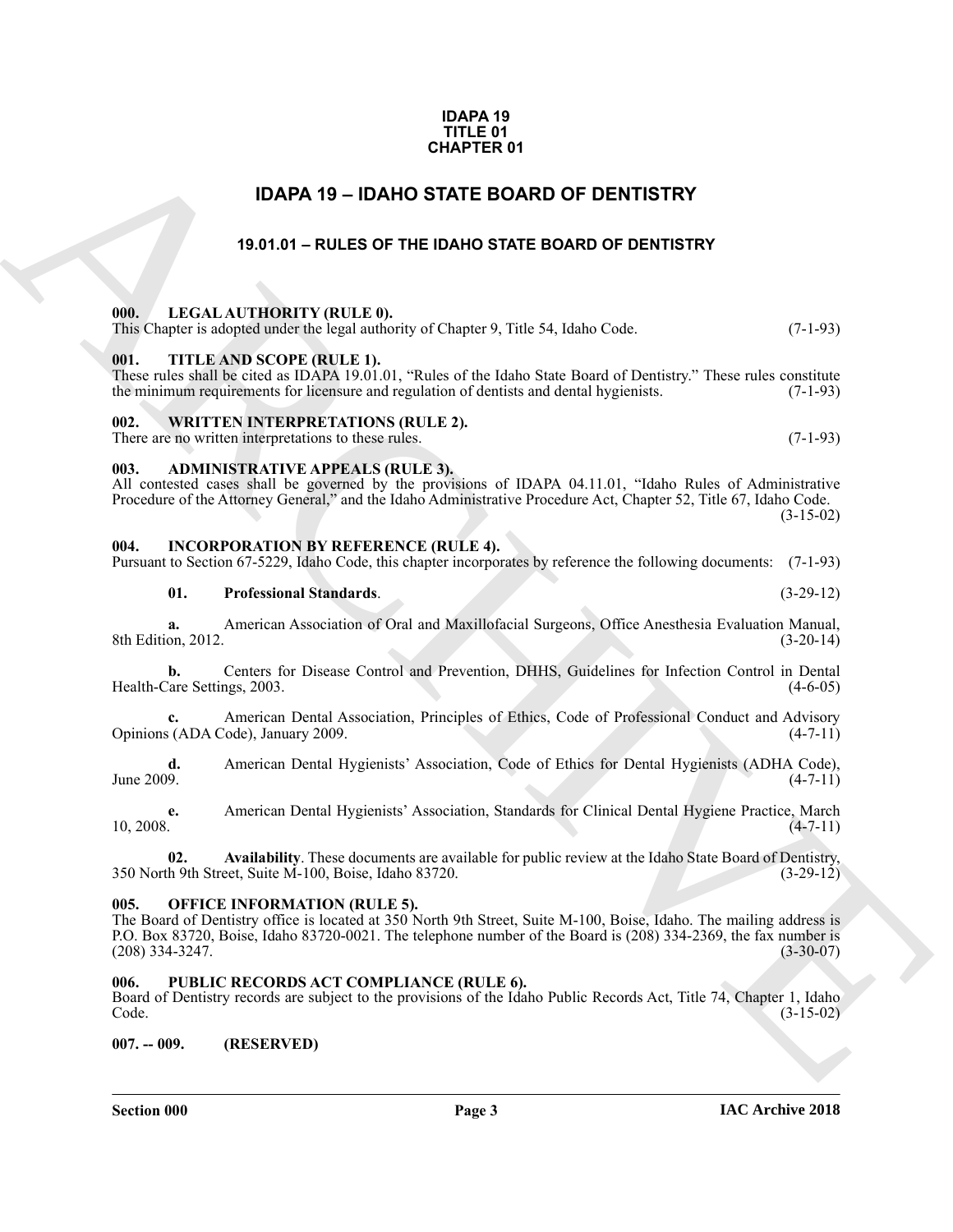### <span id="page-3-5"></span><span id="page-3-0"></span>**010. EXAMINATIONS (RULE 10).**

### <span id="page-3-4"></span><span id="page-3-1"></span>**011. APPLICATIONS (RULE 11).**

### <span id="page-3-12"></span><span id="page-3-9"></span><span id="page-3-8"></span><span id="page-3-7"></span><span id="page-3-2"></span>**012. LICENSE AND APPLICATION FEES (RULE 12).**

| 010.        | <b>EXAMINATIONS (RULE 10).</b><br>Examinations may be completed solely by the Board or, at its discretion, the Board may participate in and accept an<br>examining agent. Clinical examination results will be valid for Idaho licensure by examination for a period of five (5)<br>years from the date of successful completion of the examination.   | $(3-28-18)$ |
|-------------|--------------------------------------------------------------------------------------------------------------------------------------------------------------------------------------------------------------------------------------------------------------------------------------------------------------------------------------------------------|-------------|
| 011.        | <b>APPLICATIONS (RULE 11).</b><br>Applications for license to practice dentistry or dental hygiene must be filed in the office of the Board of Dentistry,<br>Boise, Idaho. The application must be accompanied by an unmounted photograph, bust only, taken within the year<br>preceding the date of examination, and attested before a notary public. | $(3-18-99)$ |
| 012.        | LICENSE AND APPLICATION FEES (RULE 12).<br>The license fees and application fees shall be as follows:                                                                                                                                                                                                                                                  | $(3-30-07)$ |
| 01.         | <b>Application Fees for Dentists:</b>                                                                                                                                                                                                                                                                                                                  | $(7-1-91)$  |
| a.          | General:                                                                                                                                                                                                                                                                                                                                               | $(3-18-99)$ |
| i.          | By examination -- three hundred dollars (\$300).                                                                                                                                                                                                                                                                                                       | $(3-26-08)$ |
| ii.         | By credentials -- three hundred dollars (\$300).                                                                                                                                                                                                                                                                                                       | $(3-20-14)$ |
| b.          | Specialty:                                                                                                                                                                                                                                                                                                                                             | $(7-1-91)$  |
| i.          | By examination -- three hundred dollars (\$300).                                                                                                                                                                                                                                                                                                       | $(3-26-08)$ |
| ii.         | By credentials -- three hundred dollars (\$300).                                                                                                                                                                                                                                                                                                       | $(3-20-14)$ |
| 02.         | <b>Application Fees for Dental Hygienists:</b>                                                                                                                                                                                                                                                                                                         | $(7-1-91)$  |
| a.          | By examination -- one hundred fifty dollars (\$150).                                                                                                                                                                                                                                                                                                   | $(3-26-08)$ |
| b.          | By credentials -- one hundred fifty dollars (\$150).                                                                                                                                                                                                                                                                                                   | $(3-26-08)$ |
| 03.         | <b>Biennial License Fees for Dentists:</b>                                                                                                                                                                                                                                                                                                             | $(3-30-07)$ |
| a.          | Active -- three hundred seventy-five dollars (\$375).                                                                                                                                                                                                                                                                                                  | $(3-26-08)$ |
| b.          | Inactive -- one hundred sixty dollars (\$160).                                                                                                                                                                                                                                                                                                         | $(3-26-08)$ |
| $c_{\cdot}$ | Specialty -- three hundred seventy-five dollars (\$375).                                                                                                                                                                                                                                                                                               | $(3-26-08)$ |
| 04.         | <b>Biennial License Fees for Dental Hygienists:</b>                                                                                                                                                                                                                                                                                                    | $(3-30-07)$ |
| a.          | Active -- one hundred seventy-five dollars (\$175).                                                                                                                                                                                                                                                                                                    | $(3-26-08)$ |
| b.          | Inactive -- eighty-five dollars (\$85).                                                                                                                                                                                                                                                                                                                | $(3-26-08)$ |
| 05.         | <b>Application Fees for General Anesthesia and Moderate Sedation Permits:</b>                                                                                                                                                                                                                                                                          | $(4-7-11)$  |
| a.          | Initial Application -- three hundred dollars (\$300).                                                                                                                                                                                                                                                                                                  | $(4-2-03)$  |
| b.          | Renewal Application -- three hundred dollars (\$300).                                                                                                                                                                                                                                                                                                  | $(4-2-03)$  |
| c.          | Reinstatement Application -- three hundred dollars (\$300).                                                                                                                                                                                                                                                                                            | $(4-2-03)$  |

### <span id="page-3-11"></span><span id="page-3-10"></span><span id="page-3-6"></span><span id="page-3-3"></span>**013. FEES -- GENERAL (RULE 13).**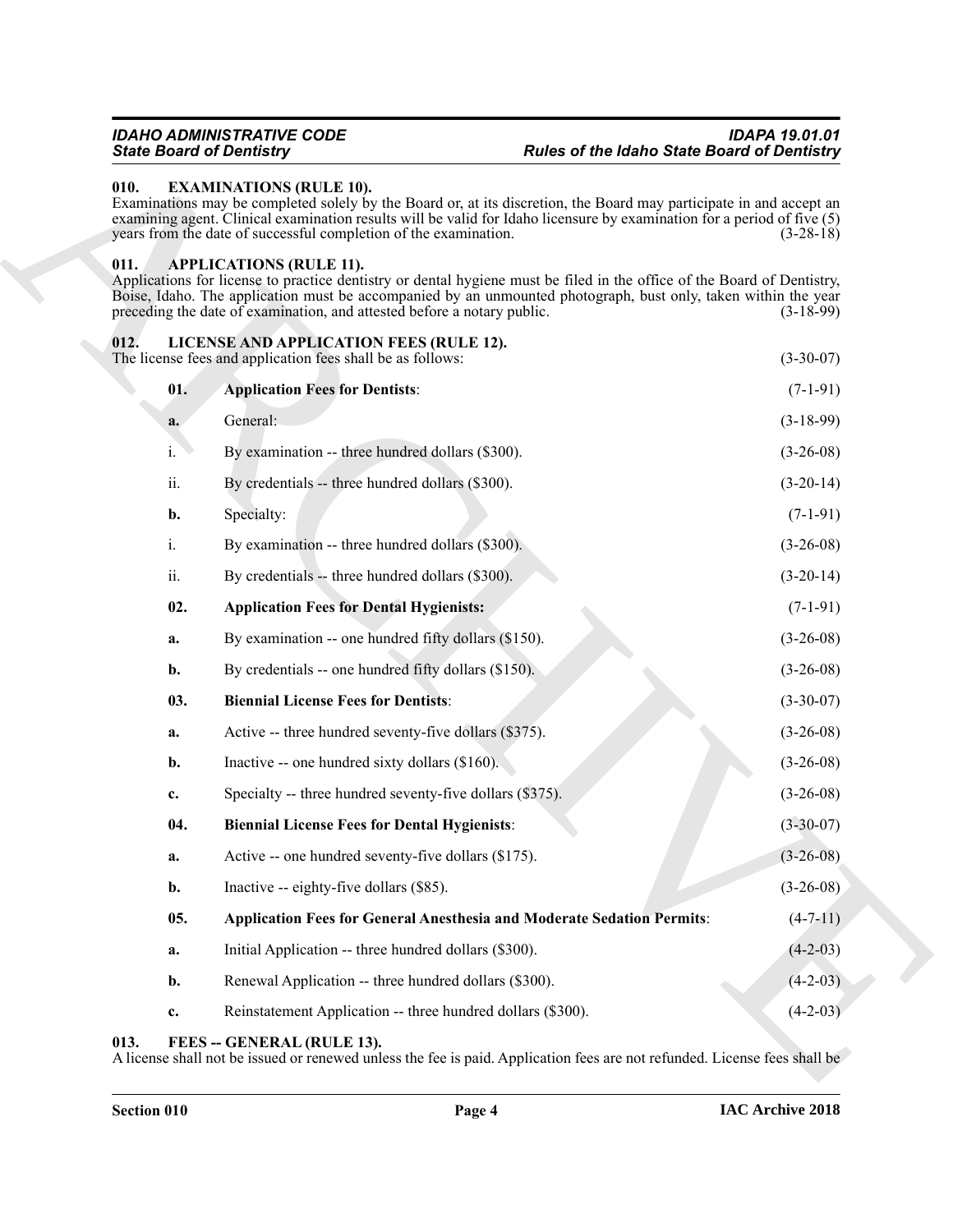prorated from date of licensure to the next successive license renewal date. (3-30-07)

### <span id="page-4-13"></span><span id="page-4-0"></span>**014. EXAMINATION FOR GENERAL DENTAL LICENSES (RULE 14).**

Since Board of Development to the text of the same velocity and the same Board of Development to the same of the same of the same of the same of the same of the same of the same of the same of the same of the same of the Pursuant to Section 54-918, Idaho Code, the Board shall conduct both written and clinical examinations of such duration and character and upon such subjects in dentistry as the Board shall determine to thoroughly test the fitness and ability of the applicant to practice dentistry in the state of Idaho. The Board may accept as meeting this requirement successful completion of an examination administered by the Board or its agent, and completion of supplementary examinations as the Board deems necessary to determine the competency of the applicant for licensure. Any exam conducted by the Board may include: (7-1-93)

<span id="page-4-15"></span>**01. Written Examination**. Evidence of passing the National Board examination may be required of all candidates applying for a license to practice dentistry. Any other written examination will be specified by the Board.  $(7-1-93)$ 

<span id="page-4-14"></span>**02.** Clinical Examination. All applicants for license to practice general dentistry shall be required to pard-approved clinical examination. (3-28-18) pass a Board-approved clinical examination.

### <span id="page-4-10"></span><span id="page-4-1"></span>**015. EXAMINATION FOR DENTAL HYGIENE LICENSES (RULE 15).**

Pursuant to Section 54-918, Idaho Code, the Board shall conduct both written and clinical examinations, which shall be of such duration and character and upon such subjects in dental hygiene as the Board shall determine to thoroughly test the fitness and ability of the applicants to practice dental hygiene in the state of Idaho. The Board may accept as meeting this requirement successful completion of an examination administered by the Board or its agent, and completion of supplementary examinations as the Board deems necessary to determine the competency of the applicant for licensure. Any examination conducted by the Board may include: (7-1-93)

<span id="page-4-12"></span>**01. Written Examination**. Evidence of passing the National Board examination may be required of all candidates applying for a dental hygiene license. Any other written examination will be specified by the Board. (7-1-93)

<span id="page-4-11"></span>**02.** Clinical Examination. All applicants for license to practice dental hygiene shall be required to pard-approved clinical dental hygiene examination and a clinical local anesthesia examination. (3-29-17) pass a Board-approved clinical dental hygiene examination and a clinical local anesthesia examination.

### <span id="page-4-18"></span><span id="page-4-2"></span>**016. REQUIREMENTS FOR DENTAL LICENSURE (RULE 16).**

Applicants for licensure to practice dentistry must furnish proof of graduation from a school of dentistry accredited by the Commission on Dental Accreditation of the American Dental Association at the time of graduation. (3-20-14)

### <span id="page-4-17"></span><span id="page-4-3"></span>**017. REQUIREMENTS FOR DENTAL HYGIENE LICENSURE (RULE 17).**

Applicants for licensure to practice dental hygiene must furnish proof of graduation from a school of dental hygiene accredited by the Commission on Dental Accreditation of the American Dental Association at the time of applicant's graduation. (3-20-14) graduation.  $(3-20-14)$ 

### <span id="page-4-16"></span><span id="page-4-4"></span>**018. REQUIREMENT FOR CPR (RULE 18).**

Applicants for initial licensure as a dentist, dental specialist, or dental hygienist shall provide written verification of current cardiopulmonary resuscitation (CPR) certification as a requirement for licensure. All practicing dentists, dental specialists, or dental hygienists must maintain current CPR certification. (3-29-17)

### <span id="page-4-5"></span>**019. (RESERVED)**

### <span id="page-4-7"></span><span id="page-4-6"></span>**020. DENTAL HYGIENE LICENSURE BY CREDENTIALS (RULE 20).**

Applications for dental hygiene licensure by credentials must be filed with the Board along with the following: (3-18-99)

<span id="page-4-8"></span>**01. Graduation**. Proof of graduation from a school of dental hygiene accredited by the Commission on Dental Accreditation of the American Dental Association at the time of applicant's graduation. (7-1-92)

<span id="page-4-9"></span>**02. National Board Examination**. Evidence of successful completion of the National Board of Dental Hygiene. Any other written examinations will be specified by the Board. (3-18-99)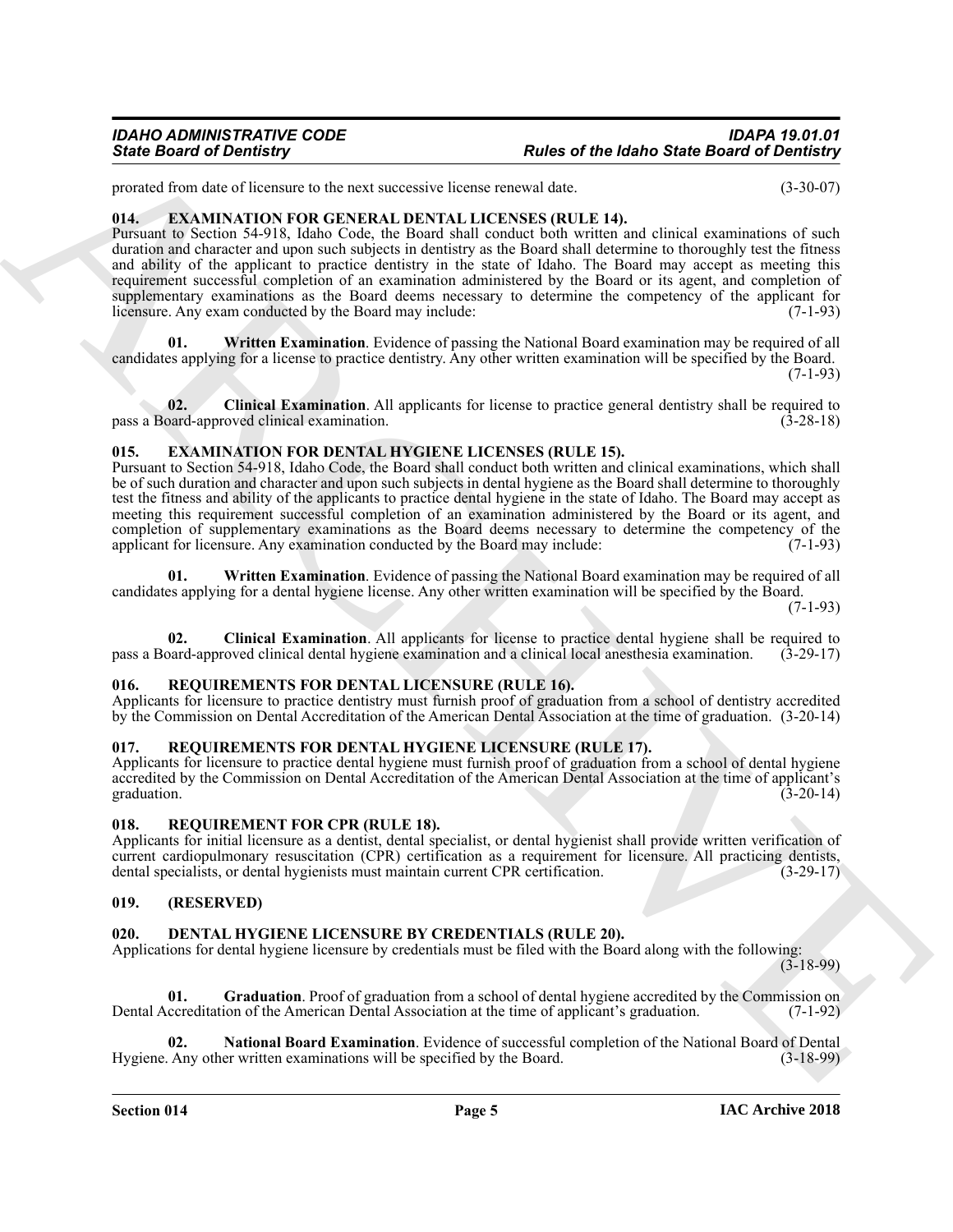<span id="page-5-8"></span><span id="page-5-7"></span><span id="page-5-5"></span>**03. Cardiopulmonary Resuscitation**. Evidence of current CPR certification. (7-1-92)

**04. Local Anesthesia**. Applicants who are currently licensed in another jurisdiction to practice local anesthesia must submit evidence of satisfactory completion of a Board-approved examination. (3-20-14)

**05. Provisional License**. Applicants who meet all the requirements to be licensed by credentials, but who have not completed a Board-approved local anesthesia examination, may be provisionally licensed to practice without local anesthesia for a period of not more than one (1) year. Within that year, the applicant must pass a local anesthesia examination approved by the Board. (3-18-99)

<span id="page-5-6"></span>**06.** Interview. At the Board's discretion, applicants may be required to appear for a personal interview d by the Board. (3-18-99) conducted by the Board.

<span id="page-5-0"></span>**021. -- 024. (RESERVED)**

### <span id="page-5-11"></span><span id="page-5-1"></span>**025. PROVISIONAL LICENSURE (RULE 25).**

This type of license may be granted at the Board's discretion to applicants who meet the following requirements:

(3-18-99)

- <span id="page-5-12"></span>**01.** Active Practice. Active practice within the previous two (2) years. (7-1-93)
- <span id="page-5-15"></span><span id="page-5-14"></span>**02.** Current Licensure. Current licensure in good standing in another state.  $(7-1-93)$
- <span id="page-5-10"></span>**03. Evidence**. Evidence that the applicant has not failed an exam given by the Board or its agent.  $(3-18-99)$

**04. Provisional License**. The provisional license shall be valid for the period of time specified on the provisional license which shall not exceed one  $(1)$  year from the date of issuance.  $(4-2-03)$ 

<span id="page-5-16"></span><span id="page-5-13"></span>**05. Additional**. Any additional requirements as specified by the Board. (3-18-99)

### <span id="page-5-2"></span>**026. -- 027. (RESERVED)**

### <span id="page-5-3"></span>**028. VOLUNTEER DENTAL HYGIENE SERVICES (RULE 28).**

A person holding an unrestricted active status dental hygienist's license issued by the Board may provide dental hygiene services in an extended access oral health care setting without being issued an extended access dental hygiene license endorsement under the following circumstances: (3-28-18)

<span id="page-5-18"></span><span id="page-5-17"></span>**01. Extended Access Oral Health Care Setting**. The dental hygiene services must be performed in an extended access oral health care setting under the supervision of a dentist who has issued written orders to the dental hygienist; (3-28-18)

Since Board of Development, Renovations and Renovation of the Maho Since Board of Development<br>
16. Leadin American Archives who are contrast, Players and the system of the C-1-1-2<br>
16. Leadin American Archives who are con **02. Dental Hygiene Services Performed**. The dental hygiene services performed shall be limited to oral health screening and patient assessment, preventive and oral health education, preparation and review of health history, non-surgical periodontal treatment, oral prophylaxis, the application of caries preventive agents including fluoride, the application of pit and fissure sealants with recommendation that the patient will be examined by a dentist; (3-20-14)

<span id="page-5-20"></span>**03. Volunteers**. The dental hygienist must perform the dental hygiene services on a volunteer basis and shall not accept any form of remuneration for providing the services; and  $(3-30-07)$ 

<span id="page-5-19"></span>**04. Volunteer Time Limit**. The dental hygienist may not provide dental hygiene services under this provision for more than five (5) days within any calendar month. (3-30-07)

### <span id="page-5-9"></span><span id="page-5-4"></span>**029. DENTAL HYGIENISTS - LICENSE ENDORSEMENTS (RULE 29).**

Subject to the provisions of the Dental Practice Act, Chapter 9, Title 54, Idaho Code, and these rules, the Board may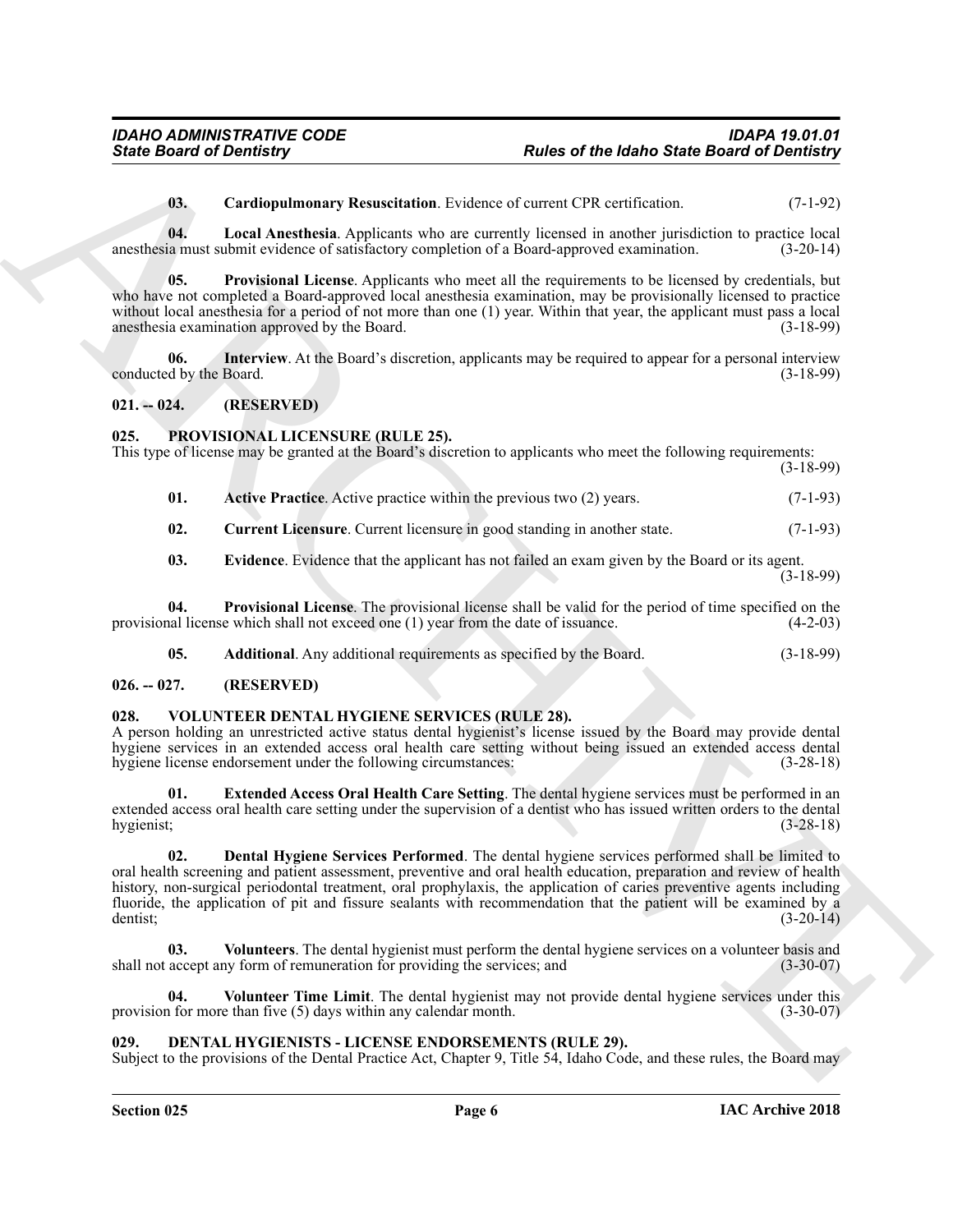<span id="page-6-1"></span>grant license endorsements to qualified dental hygienists as follows: (4-6-05)

**01. Extended Access Dental Hygiene Endorsement**. Upon application, the Board may grant an extended access dental hygiene endorsement to a person holding an unrestricted active status dental hygienist's license issued by the Board who provides satisfactory proof that all of the following requirements are met: (3-20-14)

**a.** The person has been licensed as a dental hygienist during the two (2) year period immediately prior to the date of application for an extended access dental hygiene endorsement;  $(4-\hat{6}-05)$ 

For a minimum of one thousand (1000) total hours within the previous two (2) years, the person has either been employed as a dental hygienist in supervised clinical practice or has been engaged as a clinical practice educator in an approved dental hygiene school; (4-6-05)

**c.** The person has not been disciplined by the Board or another licensing authority upon grounds that bear a demonstrable relationship to the ability of the dental hygienist to safely and competently practice under general supervision in an extended access oral health care setting; and  $(3-28-18)$ 

<span id="page-6-2"></span>**d.** Any person holding an unrestricted active status dental hygienist's license issued by the Board who is employed as a dental hygienist in an extended access oral health care setting in this state shall be granted an extended access dental hygiene endorsement without being required to satisfy the experience requirements specified in this rule.  $(3-28-18)$ 

Since Board of Development is under a state of the labor Since Board of Development ( $\mu_{\text{eff}}$ ) and the state Board of Development is under the state Board of Development is a state of the state Board of  $\mu_{\text{eff}}$  ( $\mu_{$ **02. Extended Access Dental Hygiene Restorative Endorsement**. Notwithstanding any other provision of these rules, a qualified dental hygienist holding an extended access dental hygiene restorative endorsement may perform specified restorative functions under the direct supervision of a dentist in an extended access oral health care setting. Permissible restorative functions under this endorsement shall be limited to the placement of a restoration into a tooth prepared by a dentist and the carving, contouring and adjustment of the contacts and occlusion of the restoration. Upon application, the Board may grant an extended access dental hygiene restorative endorsement to a person holding an unrestricted active status dental hygienist's license issued by the Board who provides satisfactory proof that the following requirements are met: (3-28-18)

**a.** The person has successfully completed the Western Regional Examining Board's restorative examination or an equivalent restorative examination approved by the Board; or (3-30-07)

**b.** The person holds an equivalent restorative permit in another state as of the date of endorsement application which required successful completion of the Western Regional Examining Board's restorative examination or an equivalent restorative examination approved by the Board for its issuance; and (3-30-07)

**c.** The person has not been disciplined by the Board or another licensing authority upon grounds that bear a demonstrable relationship to the ability of the dental hygienist to safely and competently practice under in an extended access oral health care setting. (3-28-18)

<span id="page-6-3"></span>**03. Renewal**. Upon payment of the appropriate license fee and completion of required continuing education credits specified for a dental hygiene license endorsement, a person meeting all other requirements for renewal of a license to practice dental hygiene shall also be entitled to renewal of a dental hygiene license endorsement for the effective period of the license. An endorsement shall immediately expire and be cancelled at such time as a person no longer holds an unrestricted active status dental hygienist's license issued by the Board or upon a person's failure to complete the required continuing education credits. (3-30-07)

### <span id="page-6-4"></span><span id="page-6-0"></span>**030. DENTAL HYGIENISTS - PRACTICE (RULE 30).**

Subject to the provisions of the Dental Practice Act, Chapter 9, Title 54, Idaho Code, dental hygienists are hereby authorized to perform the activities specified below: (4-6-05)

**01.** General Supervision. A dental hygienist may perform specified duties under general supervision as follows: as follows:  $(4-6-05)$ 

<span id="page-6-5"></span>**a.** Oral prophylaxis (removal of stains and plaque biofilm and if present, supragingival and/or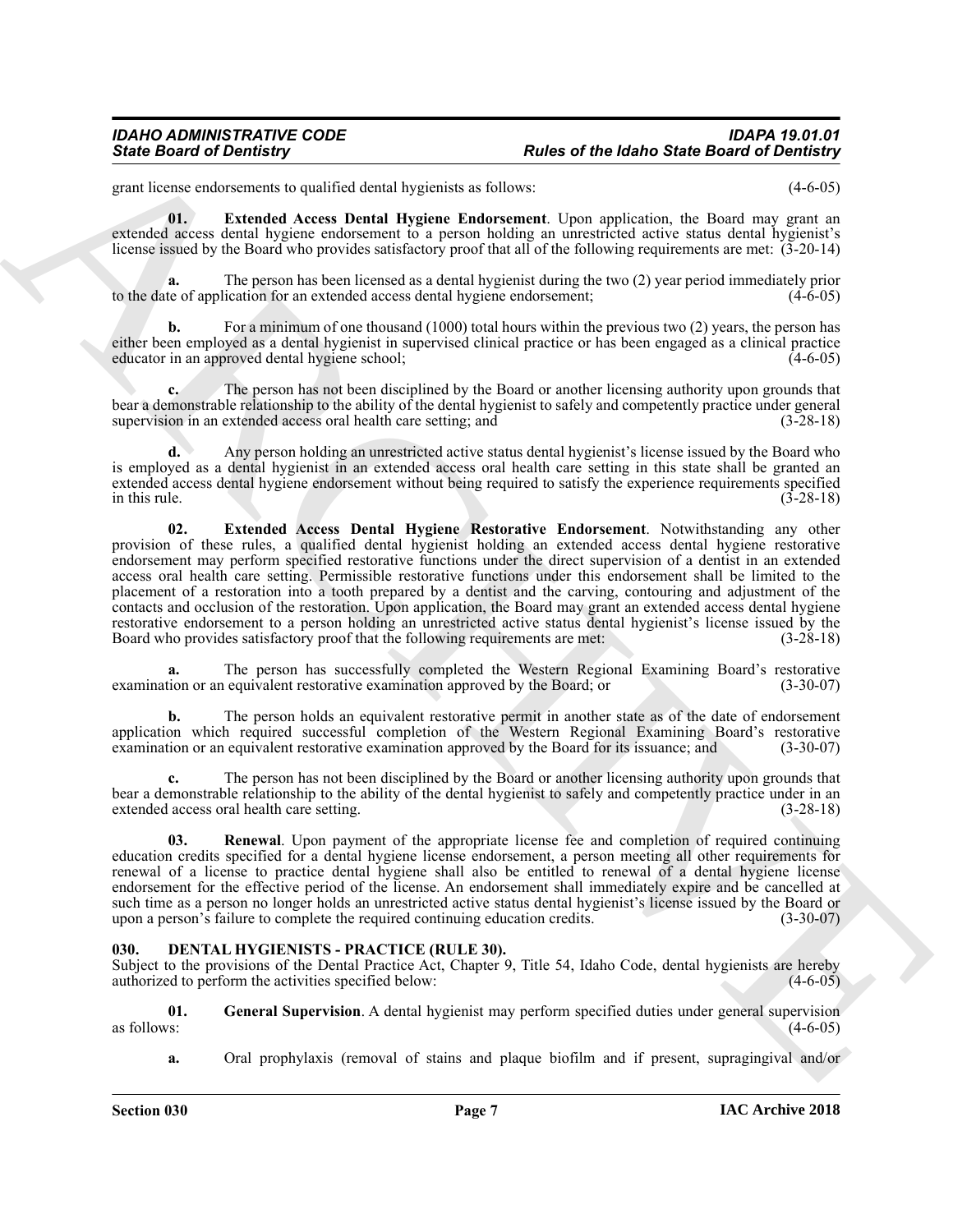### *IDAHO ADMINISTRATIVE CODE IDAPA 19.01.01 State Board of Dentistry Rules of the Idaho State Board of Dentistry*

<span id="page-7-4"></span><span id="page-7-3"></span><span id="page-7-2"></span><span id="page-7-1"></span><span id="page-7-0"></span>

Sinic Board of Denotinity<br>
Sinic Board of Denotingy<br>
Archives and the state of the Mahne Sinic Board of Denoting<br>
Archives and the state of the Mahne Sinic Board of The Mahne Sinic Board<br>
Since the main state of the Mahne subgingival calculus); (3-20-14) **b**. Medical history assessments and intra-oral and extra-oral assessments (including charting of the ty and surrounding structures, taking case histories and periodontal assessment); (4-11-06) oral cavity and surrounding structures, taking case histories and periodontal assessment); **c.** Developing patient care plans for prophylaxis, non-surgical periodontal therapy and supportive and ve care in accordance with the treatment parameters set by supervising dentist; (4-11-06) evaluative care in accordance with the treatment parameters set by supervising dentist; **d.** Root planing; (4-11-06) **e.** Non-surgical periodontal therapy; (4-11-06) **f.** Closed subgingival curettage; (4-11-06) **g.** Administration of local anesthesia; (4-6-05) **h.** Removal of marginal overhangs (use of high speed handpieces or surgical instruments is prohibited);  $(4-6-05)$ **i.** Application of topical antibiotics or antimicrobials (used in non-surgical periodontal therapy);  $(4-6-05)$ **j.** Provide patient education and instruction in oral health education and preventive techniques; (3-20-14) **k.** Placement of antibiotic treated materials pursuant to dentist authorization; (3-29-17) **l.** Administration and monitoring of nitrous oxide/oxygen; and (3-29-17) **m.** All duties which may be performed by a dental assistant. (3-20-14) **02. Indirect Supervision**. A dental hygienist may perform specified duties under indirect supervision as follows:  $(4-6-05)$ **a.** All dental hygienist duties specified under general supervision; and (4-6-05) **b.** Such other duties as approved by the Board. (4-11-06) **03. Direct Supervision**. A dental hygienist may perform specified duties under direct supervision as  $f_{\text{follows}}$ : (4-6-05) **a.** Use of a laser restricted to gingival curettage and bleaching; (4-6-05) **b.** All dental hygienist duties specified under general and indirect supervision; and (4-6-05) **c.** Such other duties as approved by the Board. (4-11-06) **031. DENTAL HYGIENISTS - PROHIBITED PRACTICE (RULE 31).** Subject to the provisions of the Dental Practice Act, Chapter 9, Title 54, Idaho Code, and these rules, a dental hygienist may not perform certain specified duties. (4-6-05) hygienist may not perform certain specified duties. **01. Prohibited Duties**. A dental hygienist is prohibited from performing the duties specified below:  $(4-6-05)$ **a.** Definitive diagnosis and dental treatment planning; (4-6-05)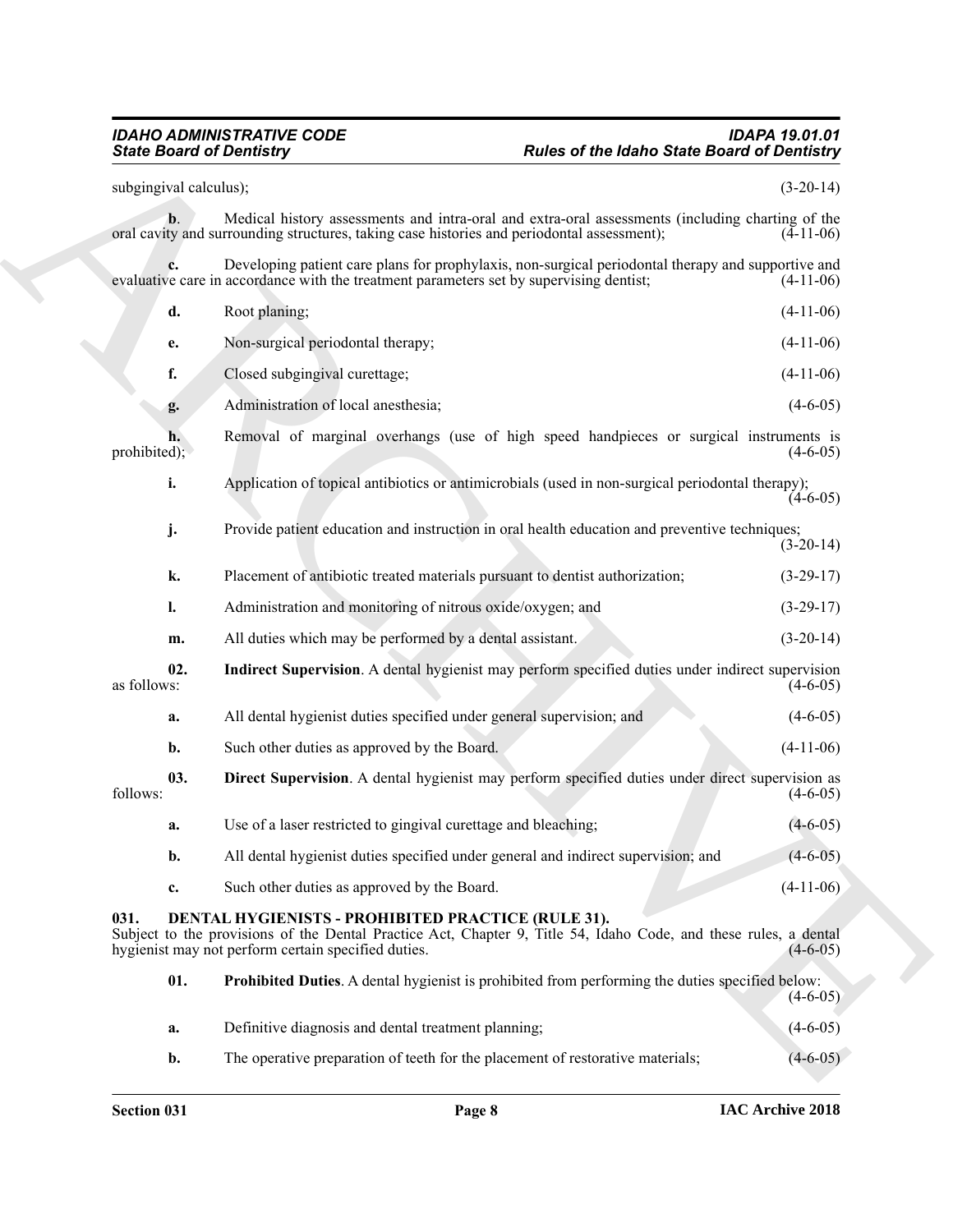<span id="page-8-3"></span><span id="page-8-2"></span><span id="page-8-1"></span><span id="page-8-0"></span>

|                          | <b>State Board of Dentistry</b>                                                                                                                                                                     | <b>Rules of the Idaho State Board of Dentistry</b> |
|--------------------------|-----------------------------------------------------------------------------------------------------------------------------------------------------------------------------------------------------|----------------------------------------------------|
| $c_{\cdot}$              | The intraoral placement or carving of restorative materials unless authorized by issuance of an<br>extended access restorative license endorsement;                                                 | $(3-20-14)$                                        |
| d.                       | Administration of any general anesthesia, minimal sedation, or moderate sedation;                                                                                                                   | $(4-7-11)$                                         |
| e.                       | Final placement of any fixed or removable appliances;                                                                                                                                               | $(4-6-05)$                                         |
| f.                       | Final removal of any fixed appliance;                                                                                                                                                               | $(4-6-05)$                                         |
| g.                       | Cutting procedures utilized in the preparation of the coronal or root portion of the tooth;                                                                                                         | $(4-6-05)$                                         |
| h.                       | Cutting procedures involving the supportive structures of the tooth;                                                                                                                                | $(4-6-05)$                                         |
| i.                       | Placement of the final root canal filling;                                                                                                                                                          | $(4-6-05)$                                         |
| tissue;                  | Final impressions of any type, including digital, of any tissue-bearing area, whether hard or soft                                                                                                  | $(3-20-14)$                                        |
| k.                       | Occlusal equilibration procedures for any prosthetic restoration, whether fixed or removable; and                                                                                                   | $(3-20-14)$                                        |
| l.                       | Final placement of prefabricated or cast restorations or crowns.                                                                                                                                    | $(3-20-14)$                                        |
| $032. - 034.$            | (RESERVED)                                                                                                                                                                                          |                                                    |
| 035.                     | DENTAL ASSISTANTS - PRACTICE (RULE 35).                                                                                                                                                             |                                                    |
| 01.<br>follows:          | Direct Supervision. A dental assistant may perform specified activities under direct supervision as                                                                                                 | $(4-6-05)$                                         |
| a.                       | Recording the oral cavity (existing restorations, missing and decayed teeth);                                                                                                                       | $(4-6-05)$                                         |
| b.<br>dental hygienist); | Placement of topical anesthetic agents (prior to administration of a local anesthetic by a dentist or                                                                                               | $(4-6-05)$                                         |
|                          | Removal of excess bonding material from temporary and permanent restorations and orthodontic<br>appliances (using hand instruments or contra-angle handpieces with disks or polishing wheels only); | $(4-6-05)$                                         |
| d.                       | Expose and process radiographs;                                                                                                                                                                     | $(4-6-05)$                                         |
| e.                       | Make impressions for preparation of diagnostic models, bleach trays, fabrication of night guards,<br>temporary appliances, temporary crowns or bridges;                                             | $(3-20-14)$                                        |
| f.                       | Record diagnostic bite registration;                                                                                                                                                                | $(4-6-05)$                                         |
| g.                       | Record bite registration for fabrication of restorations;                                                                                                                                           | $(4-6-05)$                                         |
| h.                       | Provide patient education and instruction in oral hygiene and preventive services;                                                                                                                  | $(4-6-05)$                                         |
| i.                       | Placement of cotton pellets and temporary restorative materials into endodontic access openings;                                                                                                    | $(4-6-05)$                                         |
| j.                       | Placement and removal of arch wire;                                                                                                                                                                 | $(4-6-05)$                                         |
|                          |                                                                                                                                                                                                     |                                                    |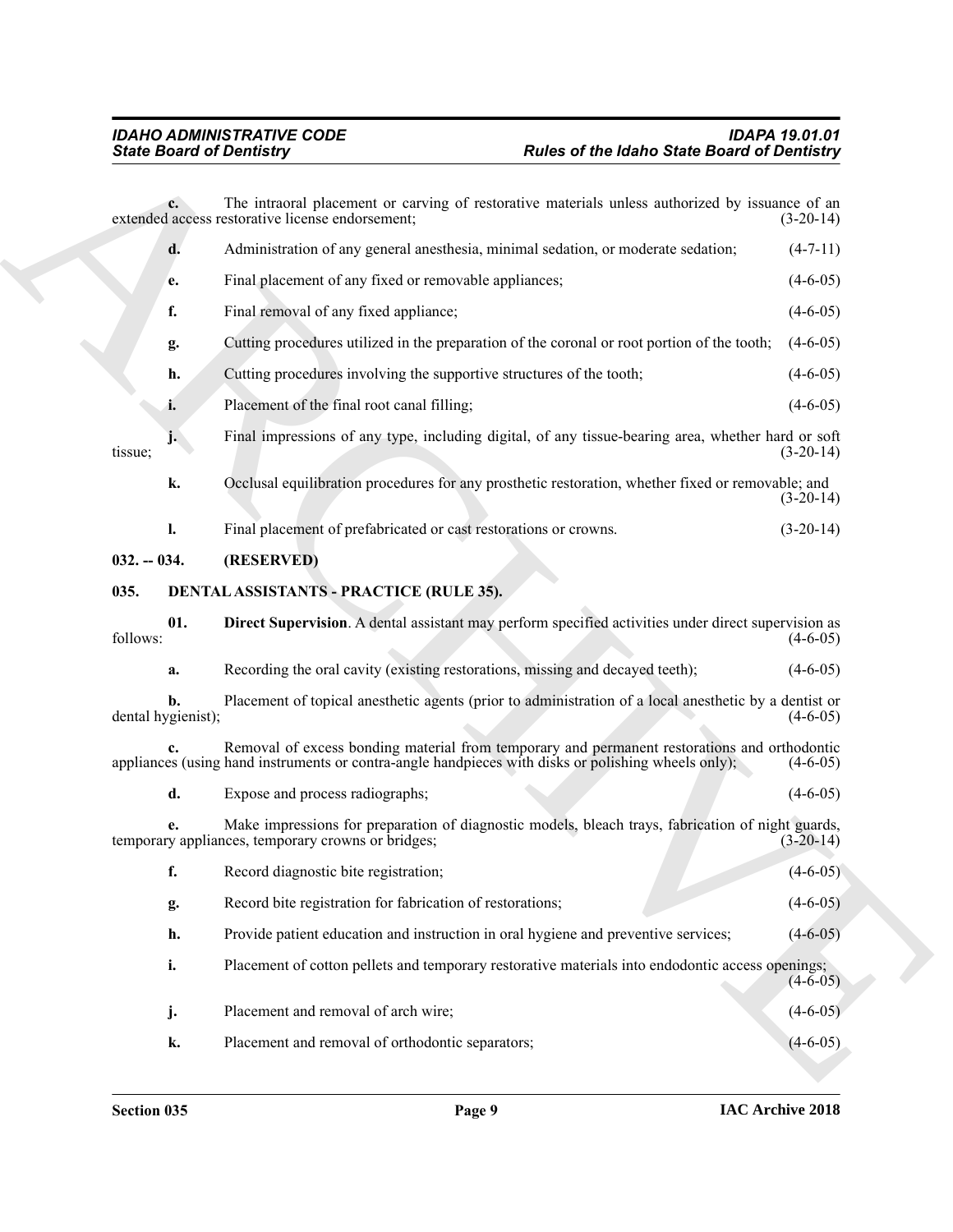<span id="page-9-0"></span>

| <b>State Board of Dentistry</b> |                                                                                                                                                                                                                      | <b>Rules of the Idaho State Board of Dentistry</b> |             |
|---------------------------------|----------------------------------------------------------------------------------------------------------------------------------------------------------------------------------------------------------------------|----------------------------------------------------|-------------|
| $\mathbf{l}$ .                  | Placement and removal of ligature ties;                                                                                                                                                                              |                                                    | $(4-6-05)$  |
| m.                              | Cutting arch wires;                                                                                                                                                                                                  |                                                    | $(4-6-05)$  |
| n.                              | Removal of loose orthodontic brackets and bands to provide palliative treatment;                                                                                                                                     |                                                    | $(4-6-05)$  |
| 0.                              | Adjust arch wires;                                                                                                                                                                                                   |                                                    | $(4-6-05)$  |
| p.                              | Etching of teeth prior to placement of restorative materials;                                                                                                                                                        |                                                    | $(4-6-05)$  |
| q.                              | Etching of enamel prior to placement of orthodontic brackets or appliances by a Dentist;                                                                                                                             |                                                    | $(4-6-05)$  |
| r.                              | Placement and removal of dental dam;                                                                                                                                                                                 |                                                    | $(3-28-18)$ |
| $S_{\bullet}$                   | Placement and removal of matrices;                                                                                                                                                                                   |                                                    | $(4-6-05)$  |
| t.                              | Placement and removal of periodontal pack;                                                                                                                                                                           |                                                    | $(4-6-05)$  |
| u.                              | Removal of sutures;                                                                                                                                                                                                  |                                                    | $(4-6-05)$  |
| V.                              | Application of cavity liners and bases;                                                                                                                                                                              |                                                    | $(4-6-05)$  |
| w.                              | Placement and removal of gingival retraction cord; and                                                                                                                                                               |                                                    | $(3-20-14)$ |
| x.                              | Application of topical fluoride agents.                                                                                                                                                                              |                                                    | $(3-20-14)$ |
| 02.                             | Prohibited Duties. Subject to other applicable provisions of these rules and of the Act, dental<br>assistants are hereby prohibited from performing any of the activities specified below:                           |                                                    | $(7-1-93)$  |
| a.                              | Definitive diagnosis and treatment planning.                                                                                                                                                                         |                                                    | $(4-6-05)$  |
| b.                              | The intraoral placement or carving of permanent restorative materials.                                                                                                                                               |                                                    | $(3-20-14)$ |
| c.                              | Any irreversible procedure using lasers.                                                                                                                                                                             |                                                    | $(3-20-14)$ |
| d.                              | The administration of any general or local injectable anesthetic.                                                                                                                                                    |                                                    | $(3-20-14)$ |
| e.<br>subgingival calculus).    | Any oral prophylaxis (removal of stains and plaque biofilm and if present, supragingival and/or                                                                                                                      |                                                    | $(3-20-14)$ |
| f.                              | Use of an air polisher.                                                                                                                                                                                              |                                                    | $(3-20-14)$ |
|                                 | Any intra-oral procedure using a high-speed handpiece, except to the extent authorized by a<br>Certificate of Registration or certificate or diploma of course completion issued by an approved teaching entity.     |                                                    | $(4-6-05)$  |
| h.                              | The following expanded functions, unless authorized by a Certificate of Registration or certificate<br>or diploma of course completion issued by an approved teaching entity and performed under direct supervision: |                                                    | $(4-6-05)$  |
| i.                              | Fabrication and placement of temporary crowns;                                                                                                                                                                       |                                                    | $(4-6-05)$  |
|                                 |                                                                                                                                                                                                                      |                                                    | $(7-1-93)$  |
| ii.                             | Perform the mechanical polishing of restorations;                                                                                                                                                                    |                                                    |             |
| iii.                            | Initiating, regulating and monitoring the administration of nitrous oxide/oxygen to a patient;                                                                                                                       |                                                    | $(4-7-11)$  |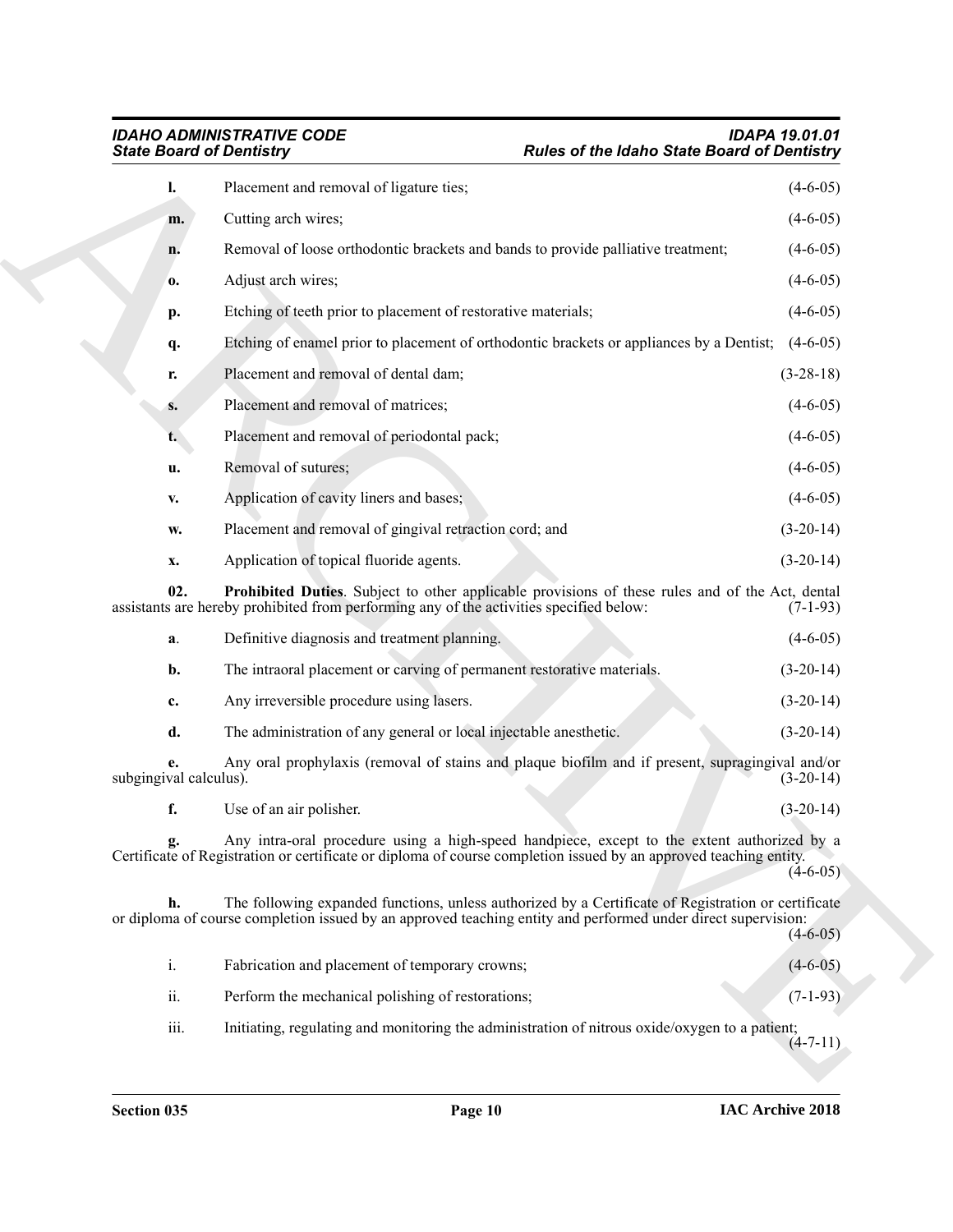iv. Application of pit and fissure sealants; (7-1-93)

v. Coronal polishing (removal of plaque biofilm and stains from the teeth using an abrasive agent with cup or brush).  $(3-20-14)$ a rubber cup or brush).

<span id="page-10-3"></span>vi. Use of a high-speed handpiece only for the removal of orthodontic cement or resin. (3-20-14)

**03. Expanded Functions Qualifications**. A dental assistant may be considered Board qualified in expanded functions, authorizing the assistant to perform any or all of the expanded functions described in Subsection 035.02.h. upon satisfactory completion of the following requirements: (3-29-17)

**a.** Completion of Board-approved training in each of the expanded functions with verification of completion of the training to be provided to the Board upon request by means of a Certificate of Registration or other certificate evidencing completion of approved training. The required training shall include adequate training in the fundamentals of dental assisting, which may be evidenced by: (4-6-05)

i. Current certification by the Dental Assisting National Board; or (7-1-93)

ii. Successful completion of Board-approved curriculum in the fundamentals of dental assisting; or (3-29-12)

<span id="page-10-2"></span>iii. Successfully challenging the fundamentals course. (7-1-93)

**b.** Successful completion of a Board-approved competency examination in each of the expanded functions. There are no challenges for expanded functions. (3-18-99)

<span id="page-10-4"></span>**04. Curriculum Approval**. Any school, college, institution, university or other teaching entity may apply to the Board to obtain approval of its course curriculum. Before approving such curriculum, the Board may require satisfactory evidence of the content of the instruction, hours of instruction, content of examinations or faculty credentials.  $(3-29-17)$ 

Finite Board of Development of the Malenda State Board of Development of the State Board of Development<br>
Archives a constraint of the Malenda State Board of Development of the State Board of Development<br>
STATE CONTINUES T **05. Other Credentials**. Assistants, who have completed courses or study programs in expanded functions that have not been previously approved by the Board, may submit evidence of the extent and nature of the training completed, and, if in the opinion of the Board the same is at least equivalent to other Board-approved curriculum, and demonstrates the applicant's fitness and ability to perform the expanded functions, the Board may consider the assistant qualified to perform any expanded function(s). (3-29-12)

### <span id="page-10-0"></span>**036. -- 039. (RESERVED)**

### <span id="page-10-6"></span><span id="page-10-1"></span>**040. UNPROFESSIONAL CONDUCT (RULE 40).**

A dentist or dental hygienist shall not engage in unprofessional conduct in the course of his practice. Unprofessional conduct by a person licensed under the provisions of Title 54, Chapter 9, Idaho Code, is defined as, but not limited to, one (1) of the following:  $(3-20-14)$ 

<span id="page-10-8"></span>**01.** Fraud. Obtaining fees by fraud or misrepresentation, or over-treatment either directly or through nnce carrier. (7-1-93) an insurance carrier.

<span id="page-10-9"></span>**02. Unlicensed Practice**. Employing directly or indirectly any suspended or unlicensed dentist or dental hygienist to practice dentistry or dental hygiene as defined in Title 54, Chapter 9, Idaho Code. (7-1-93)

<span id="page-10-5"></span>**03. Unlawful Practice**. Aiding or abetting licensed persons to practice dental hygiene or dentistry  $unlawfully.$  (7-1-93)

**04. Dividing Fees**. A dentist shall not divide a fee for dental services with another party, who is not a r associate with him in the practice of dentistry, unless: (7-1-93) partner or associate with him in the practice of dentistry, unless:

<span id="page-10-7"></span>**a.** The patient consents to employment of the other party after a full disclosure that a division of fees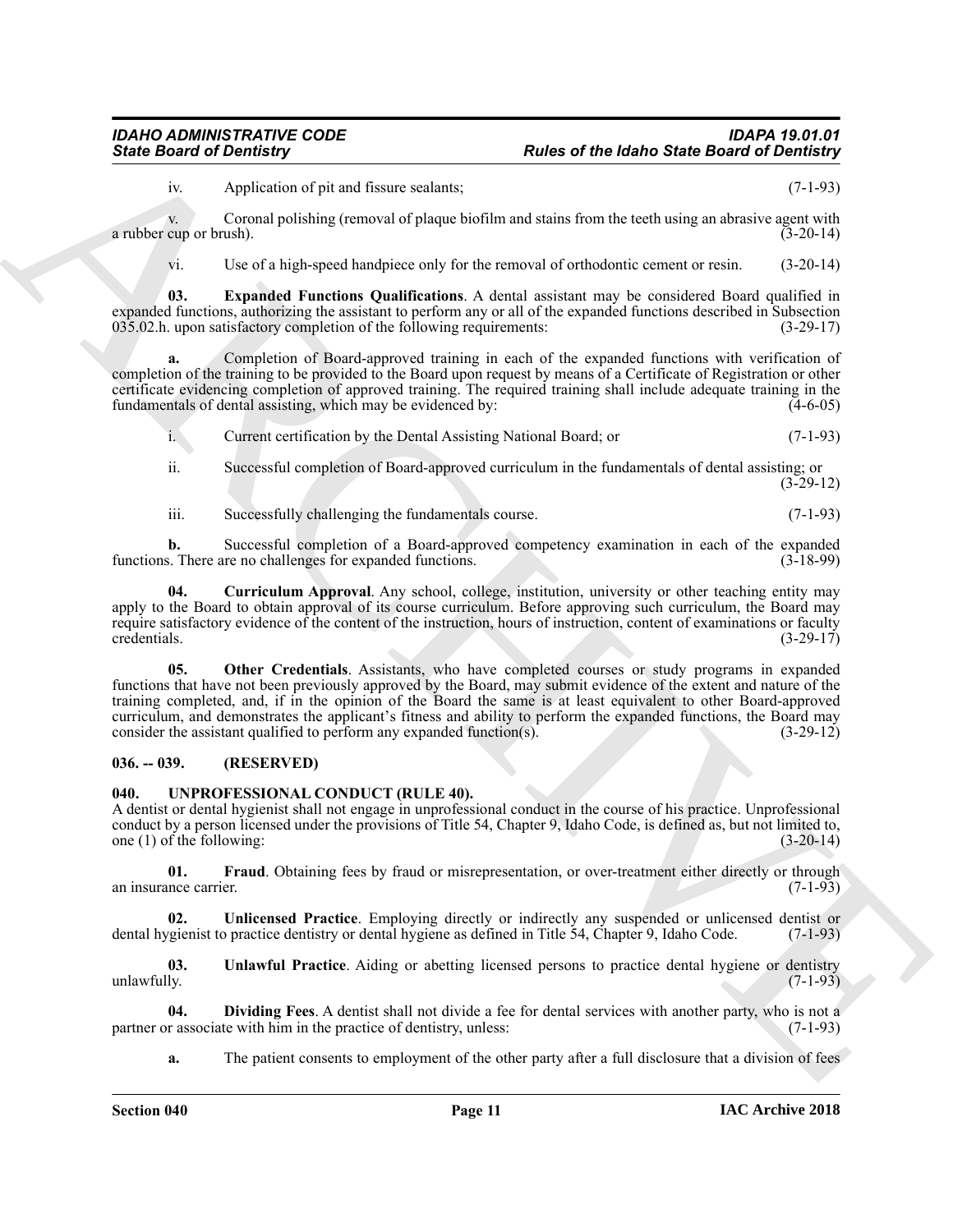will be made; (7-1-93)

<span id="page-11-8"></span>**b.** The division is made in proportion to the services performed and responsibility assumed by each r party. (7-1-93) dentist or party.

Since Board of Deviation"<br>
The des of the ideale Since Board of Deviation"<br>
The deviation is made in proportion to the active performed and responsibility assumed by each<br>
set of the signal strength Deviation in the signa **05. Prescription Drugs**. Prescribing or administering prescription drugs not reasonably necessary for, or within the scope of, providing dental services for a patient. A dentist may not prescribe or administer prescription drugs to himself. A dentist shall not use controlled substances as an inducement to secure or maintain dental patronage or aid in the maintenance of any person's drug addiction by selling, giving or prescribing prescription drugs.  $(3-28-18)$ 

<span id="page-11-5"></span>**06. Harassment**. The use of threats or harassment to delay or obstruct any person in providing evidence in any possible or actual disciplinary action, or other legal action; or the discharge of an employee primarily based on the employee's attempt to comply with the provisions of Title 54, Chapter 9, Idaho Code, or the Board's Rules, or to aid in such compliance. (7-1-93)

**07. Discipline in Other States**. Conduct himself in such manner as results in a suspension, revocation or other disciplinary proceedings with respect to his license in another state. (3-18-99)

<span id="page-11-7"></span><span id="page-11-4"></span><span id="page-11-1"></span><span id="page-11-0"></span>**08.** Altering Records. Alter a patient's record with intent to deceive. (7-1-93)

**09. Office Conditions**. Unsanitary or unsafe office conditions, as determined by the customary practice and standards of the dental profession in the state of Idaho and current recommendations of the American Dental Association and the Centers for Disease Control as referred to in Section 004. (7-1-93)

**10. Abandonment of Patients**. Abandonment of patients by licensees before the completion of a phase of treatment, as such phase of treatment is contemplated by the customary practice and standards of the dental profession in the state of Idaho, without first advising the patient of such abandonment and of further treatment that is necessary. (7-1-93) necessary. (7-1-93)

<span id="page-11-11"></span>**11. Use of Intoxicants**. Practicing dentistry or dental hygiene while under the influence of an intoxicant or controlled substance where the same impairs the dentist's or hygienist's ability to practice dentistry or hygiene with reasonable and ordinary care. (7-1-93)

**12. Mental or Physical Illness**. Continued practice of dentistry or dental hygiene in the case of inability of the licensee to practice with reasonable and ordinary care by reason of one (1) or more of the following:

 $(7-1-93)$ 

<span id="page-11-6"></span><span id="page-11-2"></span>**a.** Mental illness; (7-1-93)

**b.** Physical illness, including but not limited to, deterioration through the aging process, or loss of motor skill. (7-1-93)

**13. Consent**. Revealing personally identifiable facts, data or information obtained in a professional capacity without prior consent of the patient, except as authorized or required by law. (3-18-99)

<span id="page-11-9"></span>**14. Scope of Practice**. Practicing or offering to practice beyond the scope permitted by law, or accepting and performing professional responsibilities that the licensee knows or has reason to know that he or she is not competent to perform. (3-18-99)

<span id="page-11-3"></span>**15. Delegating Duties**. Delegating professional responsibilities to a person when the licensee delegating such responsibilities knows, or with the exercise of reasonable care and control should know, that such a person is not qualified by training or by licensure to perform them. (3-18-99)

<span id="page-11-10"></span>**16.** Unauthorized Treatment. Performing professional services that have not been authorized by the r his legal representative. (3-18-99) patient or his legal representative.

**Section 040 Page 12**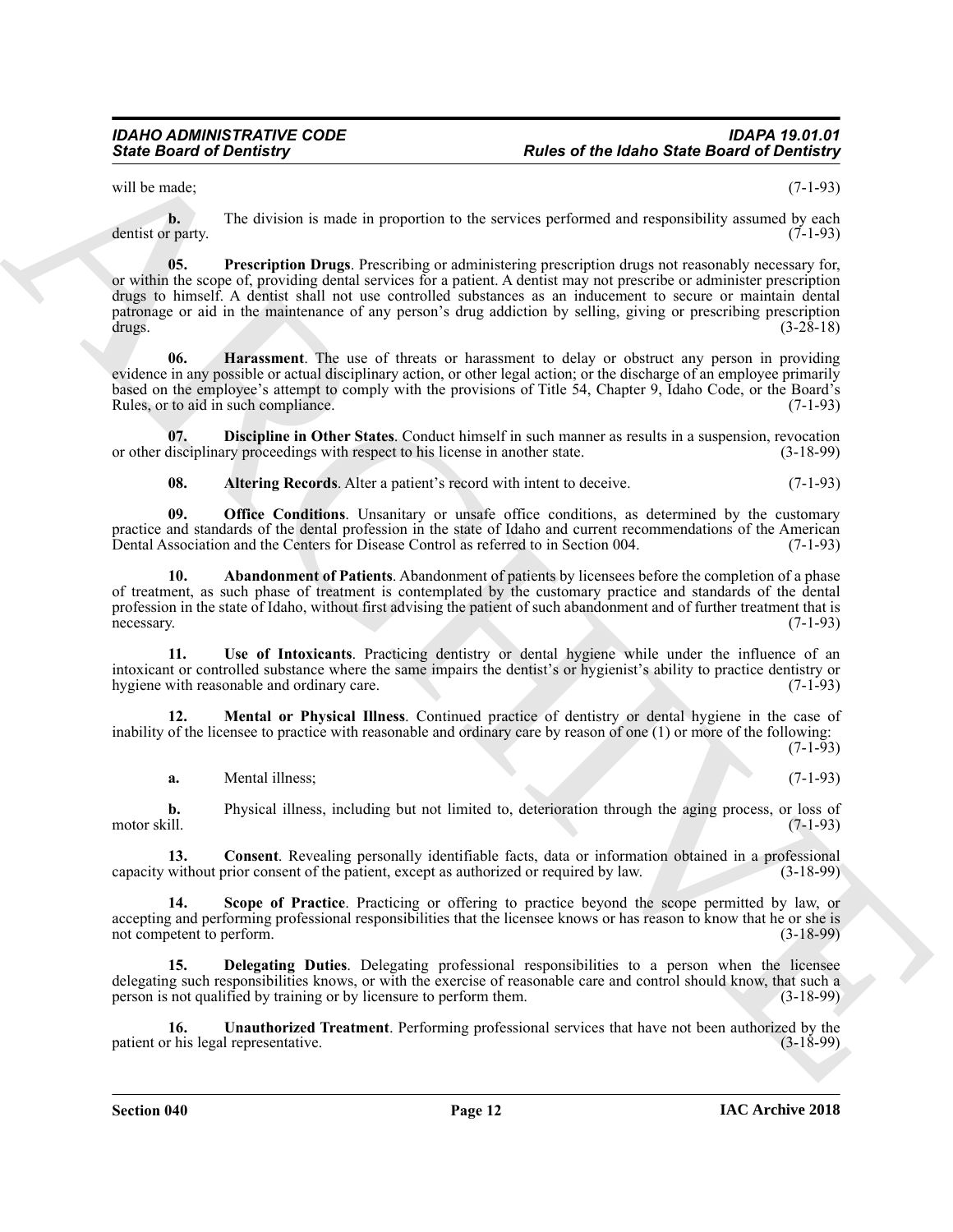<span id="page-12-14"></span>**17. Supervision**. Failing to exercise appropriate supervision over persons who are authorized to only under the supervision of a licensed professional. (7-1-93) practice only under the supervision of a licensed professional.

<span id="page-12-10"></span>**18.** Legal Compliance. Failure to comply with any provisions of federal, state or local laws, statutes, rules, and regulations governing or affecting the practice of dentistry or dental hygiene. (3-29-12)

**19. Exploiting Patients**. Exercising undue influence on a patient in such manner as to exploit a patient nancial or personal gain of a practitioner or of a third party. for the financial or personal gain of a practitioner or of a third party.

<span id="page-12-13"></span><span id="page-12-11"></span><span id="page-12-7"></span><span id="page-12-6"></span>**20. Misrepresentation**. Willful misrepresentation of the benefits or effectiveness of dental services.

(7-1-93)

**21. Disclosure**. Failure to advise patients or their representatives in understandable terms of the treatment to be rendered, alternatives, and disclosure of reasonably anticipated fees relative to the treatment proposed. (3-18-99)

**22.** Sexual Misconduct. Making suggestive, sexual or improper advances toward a patient or ng any lewd or lascivious act upon or with a patient. (7-1-93) committing any lewd or lascivious act upon or with a patient.

<span id="page-12-12"></span>**23. Patient Management**. Use of unreasonable and/or damaging force to manage patients, including but not limited to hitting, slapping or physical restraints. (7-1-93)

<span id="page-12-5"></span>**24. Compliance With Dentist Professional Standards**. Failure by a dentist to comply with professional standards applicable to the practice of dentistry, as incorporated by reference in this chapter. (3-29-12)

<span id="page-12-9"></span><span id="page-12-4"></span>**25. Compliance With Dental Hygienist Professional Standards**. Failure by a dental hygienist to comply with professional standards applicable to the practice of dental hygiene, as incorporated by reference in this chapter. (3-29-12) chapter. (3-29-12)

Finder of the base of the base of the base of the base of the base of the control of Demitterial of Theorem (and the particle of the base of the base of the base of the base of the base of the base of the base of the base **26. Failure to Provide Records to a Patient or Patient's Legal Guardian**. Refusal or failure to provide a patient or patient's legal guardian legible copies of dental records. Failure to provide a patient or patient's legal guardian with records under Subsection 040.26 within five (5) business days shall be considered unprofessional conduct. A patient or patient's legal guardian may not be denied a copy of his records for any reason, regardless of whether the person has paid for the dental services rendered. A person may be charged for the actual cost of providing the records but in no circumstances may a person be charged an additional processing or handling fee or any charge in addition to the actual cost. (3-20-14)

<span id="page-12-8"></span>**27. Failure to Cooperate With Authorities**. Failure to cooperate with authorities in the investigation of any alleged misconduct or interfering with a Board investigation by willful misrepresentation of facts, willful failure to provide information upon request of the Board, or the use of threats or harassment against any patient or witness to prevent them from providing evidence. (3-20-14)

<span id="page-12-3"></span>**28.** Advertising. Advertise in a way that is false, deceptive, misleading or not readily subject to verification. (3-29-17) verification. (3-29-17)

### <span id="page-12-1"></span><span id="page-12-0"></span>**041. PATIENT RECORDS (RULE 41).**

**01. Individual Records**. Each licensee shall have prepared and maintained an accurate record for each person receiving dental services, regardless of whether any fee is charged. The record shall contain the name of the licensee rendering the service and include:<br>(3-29-17) licensee rendering the service and include:

<span id="page-12-2"></span>

| а. | Name and address of patient and, if a minor, name of guardian; | $(3-29-17)$ |
|----|----------------------------------------------------------------|-------------|
|    | Date and description of examination and diagnosis;             | $(3-29-17)$ |

**c.** An entry that informed consent has been obtained and the date the informed consent was obtained. Documentation may be in the form of an acronym such as "PARQ" (Procedure, Alternatives, Risks and Questions) or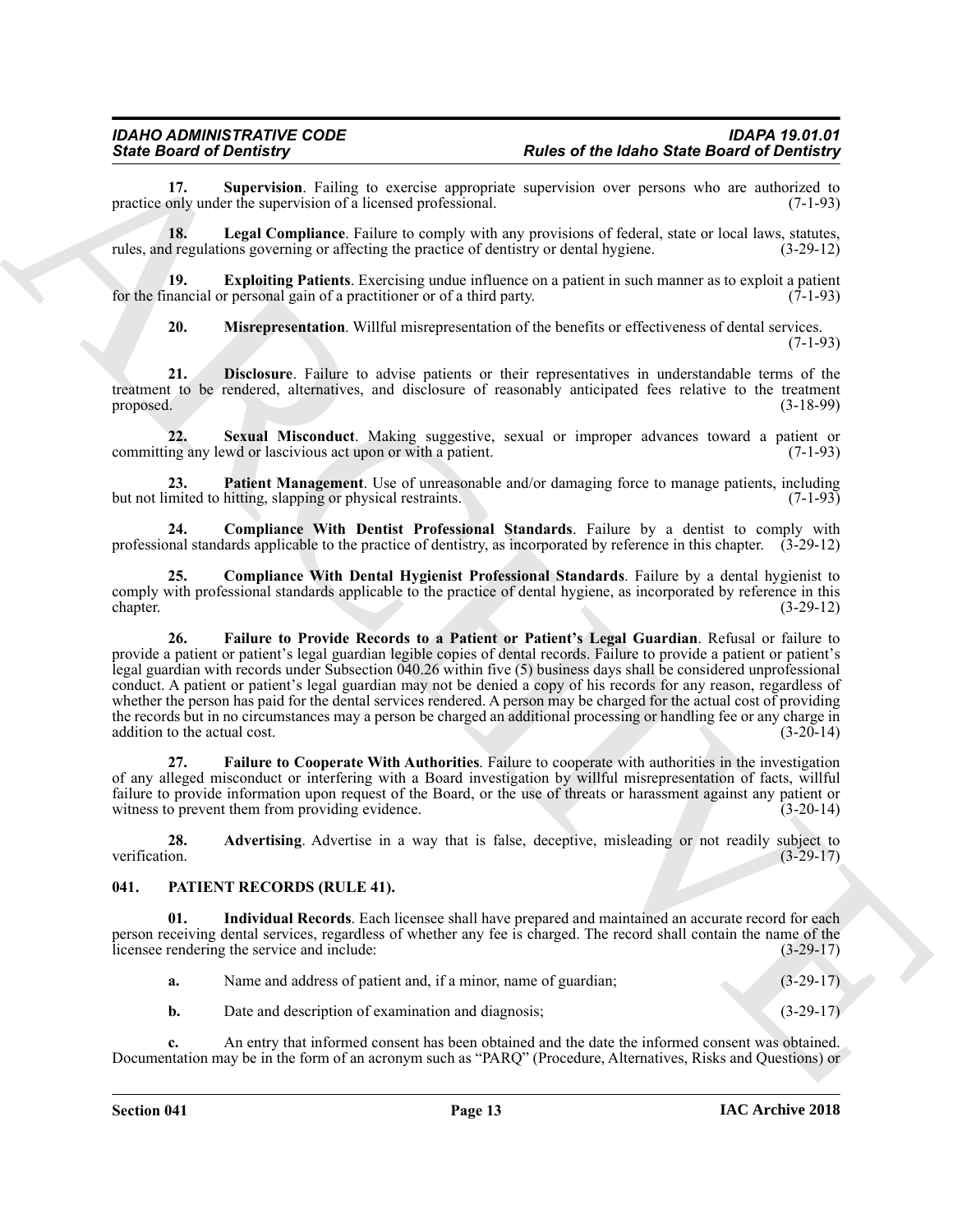### *IDAHO ADMINISTRATIVE CODE IDAPA 19.01.01 State Board of Dentistry Rules of the Idaho State Board of Dentistry*

|                          | <b>State Board of Dentistry</b>                                                                                                                                                                                                                                                                                                                                                 | <b>Rules of the Idaho State Board of Dentistry</b> |             |
|--------------------------|---------------------------------------------------------------------------------------------------------------------------------------------------------------------------------------------------------------------------------------------------------------------------------------------------------------------------------------------------------------------------------|----------------------------------------------------|-------------|
|                          | "SOAP" (Subjective Objective Assessment Plan) or their equivalent.                                                                                                                                                                                                                                                                                                              |                                                    | $(3-29-17)$ |
| d.                       | Date and description of treatment or services rendered;                                                                                                                                                                                                                                                                                                                         |                                                    | $(3-29-17)$ |
| e.                       | Date and description of treatment complications;                                                                                                                                                                                                                                                                                                                                |                                                    | $(3-29-17)$ |
| f.                       | Date and description of all radiographs, study models, and periodontal charting;                                                                                                                                                                                                                                                                                                |                                                    | $(3-29-17)$ |
| g.                       | Health history; and                                                                                                                                                                                                                                                                                                                                                             |                                                    | $(3-29-17)$ |
| h.                       | Date, name of, quantity of, and strength of all drugs dispensed, administered, or prescribed.                                                                                                                                                                                                                                                                                   |                                                    | $(3-29-17)$ |
| 02.                      | Charges and Payments. Each dentist shall have prepared and maintained an accurate record of all<br>charges and payments for services including source of payments.                                                                                                                                                                                                              |                                                    | $(3-29-17)$ |
| 03.                      | Record Retention. Each dentist shall maintain patient records as long as practicable, but in no<br>event less than seven (7) years from the date of last entry unless:                                                                                                                                                                                                          |                                                    | $(3-29-17)$ |
| a.                       | The patient requests the records be transferred to another dentist who shall maintain the records.                                                                                                                                                                                                                                                                              |                                                    | $(3-29-17)$ |
| b.                       | The dentist gives the records to the patient; or                                                                                                                                                                                                                                                                                                                                |                                                    | $(3-29-17)$ |
| c.                       | The dentist transfers the dentist's practice to another dentist who shall maintain the records.                                                                                                                                                                                                                                                                                 |                                                    | $(3-29-17)$ |
| 042.                     | <b>INFECTION CONTROL (RULE 42).</b><br>In determining what constitutes unacceptable patient care with respect to infection control, the Board may consider<br>current infection control guidelines such as those of the Centers for Disease Control and Prevention and the American<br>Dental Association. Additionally, licensees must comply with the following requirements: |                                                    | $(3-29-17)$ |
| 01.<br>prior to gloving. | Gloves. Disposable gloves shall be worn whenever placing fingers into the mouth of a patient or<br>when handling blood or saliva contaminated instruments or equipment. Appropriate hand hygiene shall be performed                                                                                                                                                             |                                                    | $(3-29-17)$ |
| 02.                      | Masks and Eyewear. Masks and protective eyewear or chin-length shields shall be worn by<br>licensees and other dental care workers when spattering of blood or other body fluids is likely.                                                                                                                                                                                     |                                                    | $(3-29-17)$ |
| 03.                      | Instrument Sterilization. Between each patient use, instruments or other equipment that come in<br>contact with body fluids shall be sterilized.                                                                                                                                                                                                                                |                                                    | $(3-29-17)$ |
| 04.<br>calendar years.   | Sterilizing Devices Testing. Heat sterilizing devices shall be tested for proper function by means of<br>a biological monitoring system that indicates micro-organisms kill each calendar week in which scheduled patients<br>are treated. Testing results shall be retained by the licensee for the current calendar year and the two (2) preceding                            |                                                    | $(3-29-17)$ |
| 05.                      | Non-Critical Surfaces. Environmental surfaces that are contaminated by blood or saliva shall be<br>disinfected with an EPA registered hospital disinfectant.                                                                                                                                                                                                                    |                                                    | $(3-29-17)$ |
| 06.                      | Clinical Contact Surfaces. Impervious backed paper, aluminum foil, or plastic wrap should be<br>used to cover surfaces that may be contaminated by blood or saliva. The cover shall be replaced between patients. If<br>barriers are not used, surfaces shall be cleaned and disinfected between patients by using an EPA registered hospital                                   |                                                    | $(3-29-17)$ |
| disinfectant.            |                                                                                                                                                                                                                                                                                                                                                                                 |                                                    |             |

### <span id="page-13-10"></span><span id="page-13-9"></span><span id="page-13-8"></span><span id="page-13-6"></span><span id="page-13-5"></span><span id="page-13-4"></span><span id="page-13-1"></span><span id="page-13-0"></span>**042. INFECTION CONTROL (RULE 42).**

<span id="page-13-7"></span><span id="page-13-3"></span><span id="page-13-2"></span>**Section 042 Page 14**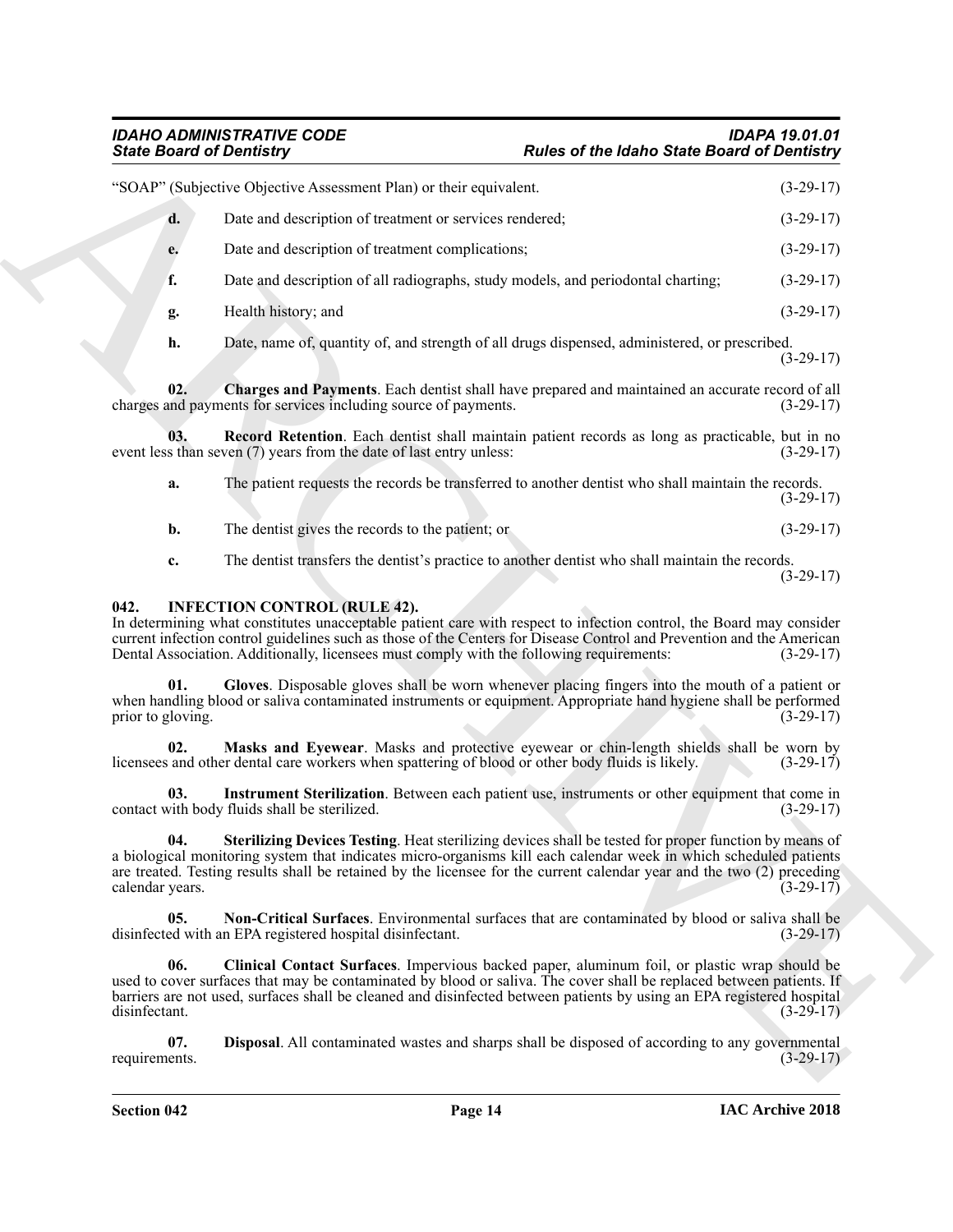### <span id="page-14-0"></span>**043. -- 044. (RESERVED)**

### <span id="page-14-3"></span><span id="page-14-1"></span>**045. LICENSURE OF DENTAL SPECIALISTS (RULE 45).**

<span id="page-14-7"></span>**01. Requirements for Specialty Licensure**. Each applicant shall have a general license for the practice of dentistry in the state of Idaho or another state. Any applicant who desires to be licensed in one (1) of the Board recognized specialties, which include and are limited to Dental Public Health, Endodontics, Oral and Maxillofacial Pathology, Oral and Maxillofacial Radiology, Oral and Maxillofacial Surgery, Orthodontics, Pediatric Dentistry, Periodontics, and Prosthodontics, must be a graduate of and hold a certificate from both a dental school and a Graduate Training Program that are accredited by the Commission on Dental Accreditation of the American Dental Association. (3-29-10)

<span id="page-14-4"></span>**02. Application**. Application for license to practice a recognized dental specialty must be filed in the office of the Board of Dentistry, Statehouse Mail, Boise, Idaho. The application must be attested before a notary public. (7-1-93) public.  $(7-1-93)$ 

<span id="page-14-5"></span>**03. Examination**. Specialty licensure in those specialties recognized may be granted solely at the discretion of the Idaho State Board of Dentistry. An examination covering the applicant's chosen field may be required and, if so, will be given by the Idaho State Board of Dentistry or its agent. Applicants who have met the requirements for licensure as a specialist may be required to pass an examination as follows: (3-29-10)

**a.** Applicants who have passed a general licensure examination acceptable to the Board may be granted specialty licensure by Board approval. (3-29-10)

**b.** Applicants who have passed a general licensure examination not acceptable to the Board may be required to pass a specialty examination. (3-29-10)

**c.** Applicants who are certified by the American Board of that particular specialty as of the date of application for specialty licensure may be granted specialty licensure by Board approval. (3-29-10)

<span id="page-14-6"></span>**04. Limitation of Practice**. No dentist shall announce or otherwise hold himself out to the public as a specialist unless he has first complied with the requirements established by the Idaho State Board of Dentistry for such specialty and has been issued a specialty license authorizing him to do so. Any individual granted a specialty license must limit his practice to the specialty(s) in which he is licensed. (3-20-04) license must limit his practice to the specialty $(s)$  in which he is licensed.

### <span id="page-14-8"></span><span id="page-14-2"></span>**046. SPECIALTY ADVERTISING (RULE 46).**

<span id="page-14-10"></span>The Board recognizes and licenses the following specialty areas of dental practice: Dental Public Health; Endodontics; Oral and Maxillofacial Pathology; Oral and Maxillofacial Radiology; Oral and Maxillofacial Surgery; Orthodontics; Pediatric Dentistry; Periodontics; and Prosthodontics. The specialty advertising rules are intended to allow the public to be informed about recognized dental specialties and specialization competencies of licensees and to require appropriate disclosures to avoid misperceptions on the part of the public. (3-29-17)

Sinte Board of Development to Packet British (RUE 45).<br>
46. Geological of Development of Development in the Sinter of the March Sinter Board of Development of the Sinter Control of the March Sinter Control of the March Si **01. Recognized Specialty License**. An advertisement shall not state that a licensee is a specialist, or specializes in a recognized specialty area of dental practice, or limits his practice to any recognized specialty area of dental practice unless the licensee has been issued a license in that specialty area of dental practice by the Board. Use of words or terms in advertisements such as "Endodontist," "Pedodontist," "Pediatric Dentist," "Periodontist," "Prosthodontist," "Orthodontist," "Oral and Maxillofacial Pathologist," "Oral Pathologist," "Oral and Maxillofacial Radiologist," "Oral Radiologist," "Oral and Maxillofacial Surgeon," "Oral Surgeon," "Specialist," "Board Certified," "Diplomate," "Practice Limited To," and "Limited To Specialty Of" shall be prima facie evidence that the licensee is holding himself out to the public as a licensed specialist in a specialty area of dental practice. (3-29-17)

<span id="page-14-9"></span>**02. Disclaimer**. A licensee who has not been licensed by the Board in a recognized specialty area of dental practice may advertise as being qualified in a recognized specialty area of dental practice so long as each such advertisement, regardless of form, contains a prominent, clearly worded disclaimer that the licensee is "licensed as a general dentist" or that the specialty services "will be provided by a general dentist." Any disclaimer in a written advertisement shall be in the same font style and size as that in the listing of the specialty area. (3-29-17)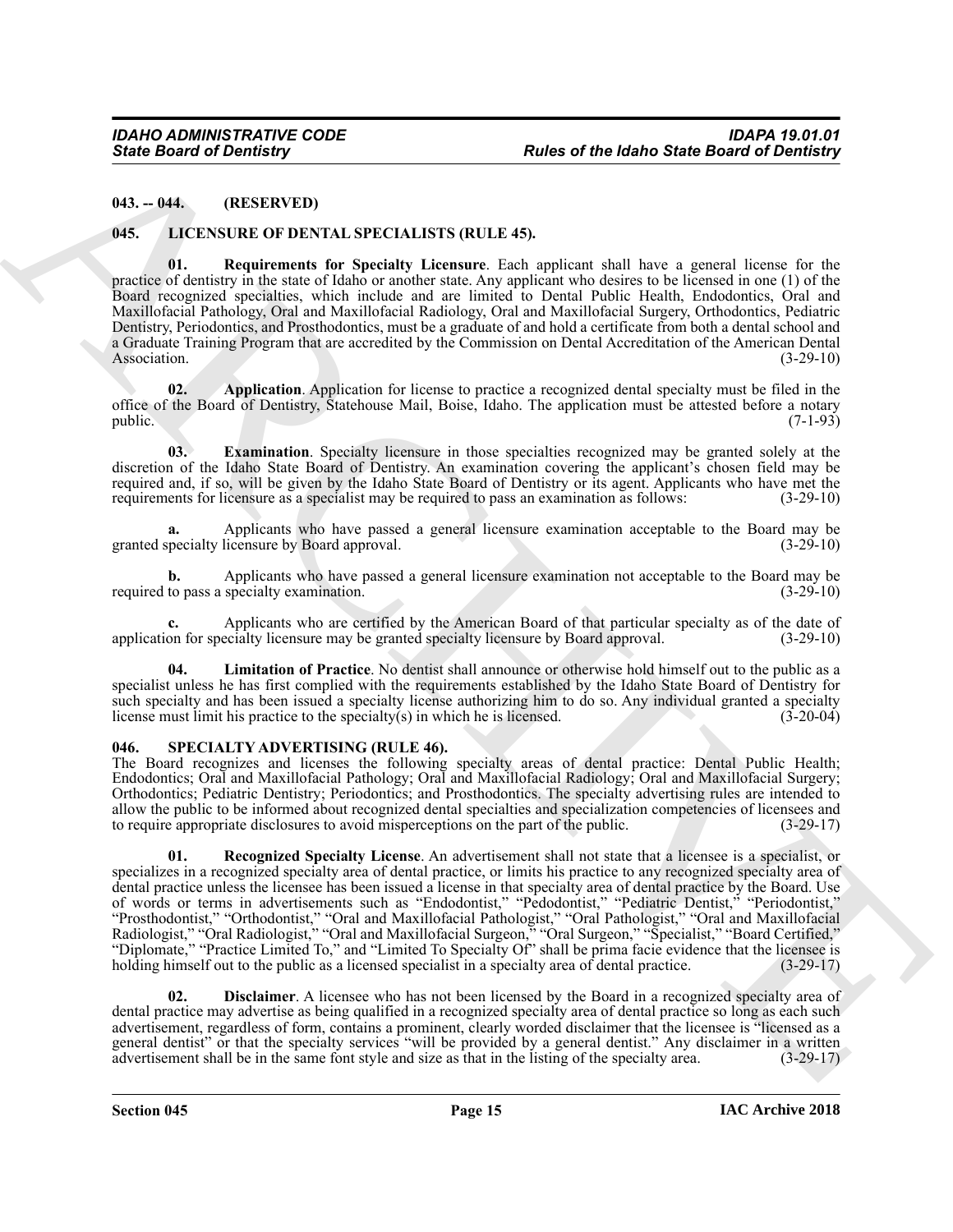Since Board of Development of Hermannian States of the Idaho Since Board of Development of Development of Hermannian States and the Control of Hermannian States and the Control of Hermannian States and the Control of Herm **03. Unrecognized Specialty**. A licensee shall not advertise as being a specialist in or as specializing in any area of dental practice which is not a Board recognized and licensed specialty area unless the advertisement, regardless of form, contains a prominent, clearly worded disclaimer that the advertised area of dental practice is not recognized as a specialty area of dental practice by the Idaho Board of Dentistry. Any disclaimer in a written advertisement shall be in the same font style and size as that in the listing of the specialty area. (3-29-17)

### <span id="page-15-12"></span><span id="page-15-0"></span>**047. -- 049. (RESERVED)**

### <span id="page-15-6"></span><span id="page-15-1"></span>**050. CONTINUING EDUCATION FOR DENTISTS (RULE 50).**

Renewal of any active dental license will require evidence of completion of continuing education or volunteer dental practice that meets the following requirements: (3-29-17)

<span id="page-15-9"></span>**Number of Credits.** All active dentists shall acquire thirty (30) credits of verifiable continuing education in each biennial renewal period. One (1) credit is defined as one (1) hour of instruction. One (1) of the credits must be related to use of the Idaho Prescription Monitoring Program  $(PMP)$ .  $(3-29-17)$ 

<span id="page-15-8"></span>**02. Nature of Education**. Continuing education must be oral health/health-related for the professional development of a dentist. (3-29-17)

<span id="page-15-11"></span>**03. Volunteer Practice**. A dentist holding an active status license issued by the Board shall be allowed one (1) credit of continuing education for every two (2) hours of verified volunteer dental practice performed during<br>the biennial renewal period up to a maximum of ten (10) credits.  $(3-29-17)$ the biennial renewal period up to a maximum of ten  $(10)$  credits.

<span id="page-15-10"></span>**04. Prorated Credits**. Any person who becomes licensed as an active dentist during any biennial renewal period shall be required at the time of the next successive license renewal to report a prorated amount of continuing education credits as specified by the Board. (3-29-17)

<span id="page-15-7"></span>**Documentation**. In conjunction with license renewal, the dentist shall provide a list of continuing education credits obtained and verification of hours of volunteer dental practice performed and certify that the minimum requirements were completed in the biennial renewal period. (3-30-07)

### <span id="page-15-3"></span><span id="page-15-2"></span>**051. CONTINUING EDUCATION FOR DENTAL HYGIENISTS (RULE 51).**

Renewal of any active dental hygiene license or dental hygiene license endorsement will require evidence of completion of continuing education or volunteer dental hygiene practice that meets the following requirements.

(3-29-17)

### <span id="page-15-4"></span>**01. Requirements for Renewal of an Active Status Dental Hygiene License**: (4-6-05)

**a.** All active dental hygienists shall acquire twenty-four (24) credits of verifiable continuing education iennial renewal period. One (1) credit is defined as one (1) hour of instruction. (3-29-12) in each biennial renewal period. One  $(1)$  credit is defined as one  $(1)$  hour of instruction.

**b.** Continuing education must be oral health/health-related education for the professional nent of a dental hygienist. (3-20-14) development of a dental hygienist.

**c.** A dental hygienist holding an active status license issued by the Board shall be allowed one (1) credit of continuing education for every two  $(2)$  hours of verified volunteer dental hygiene practice performed during the biennial renewal period up to a maximum of ten (10) credits. (3-30-07)

**d.** Any person who becomes licensed as an active dental hygienist during any biennial renewal period shall be required at the time of the next successive license renewal to report a prorated amount of continuing education credits as specified by the Board. (3-30-07)

<span id="page-15-5"></span>**02. Requirements for Renewal of an Extended Access Dental Hygiene License Endorsement**. In addition to any other continuing education requirements for renewal of a dental hygiene license, a person granted an extended access dental hygiene license endorsement shall complete four (4) credits of verifiable continuing education in each biennial renewal period in the specific practice areas of medical emergencies, local anesthesia, oral pathology,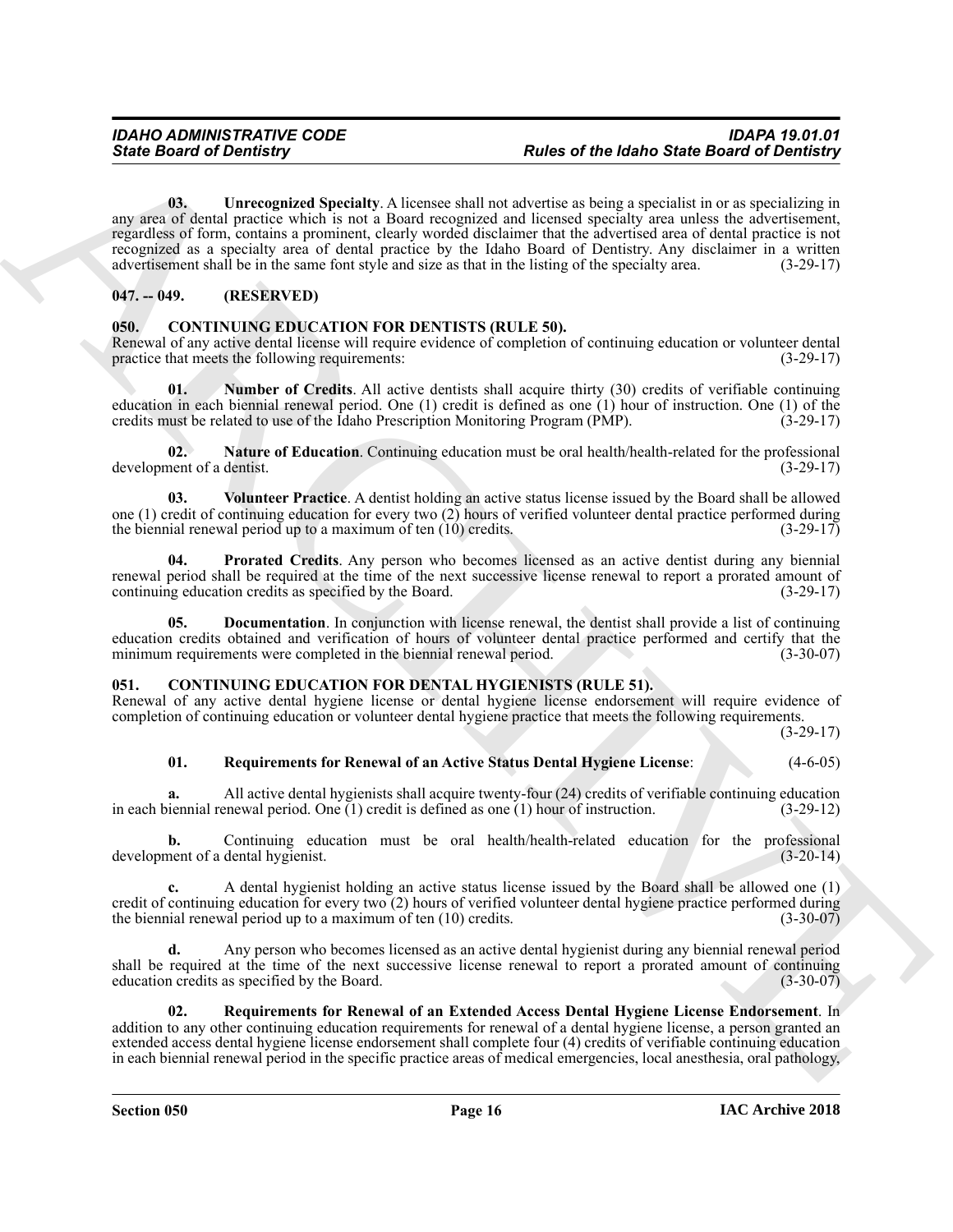care and treatment of geriatric, medically compromised or disabled patients and treatment of children. Any person who is issued an extended access dental hygiene license endorsement during any biennial renewal period shall be required at the time of the next successive license renewal to report a prorated amount of those continuing education credits required under this section as specified by the Board. (3-20-14)

<span id="page-16-2"></span>**03. Documentation**. In conjunction with license and endorsement renewal, the dental hygienist shall provide a list of continuing education credits obtained and verification of hours of volunteer dental hygiene practice performed and certify that the minimum requirements were completed in the biennial renewal period. (3-30-07)

### <span id="page-16-0"></span>**052. -- 053. (RESERVED)**

<span id="page-16-3"></span><span id="page-16-1"></span>

| 054 | <b>DEFINITIONS (RULE 54).</b> |                                                                                                 |             |
|-----|-------------------------------|-------------------------------------------------------------------------------------------------|-------------|
|     |                               | For the purposes of these anesthesia rules, the following terms will be used, as defined below: | $(4-11-06)$ |
|     |                               |                                                                                                 |             |

<span id="page-16-4"></span>**01. Methods of Anxiety and Pain Control**. (4-11-06)

**a.** Analgesia shall mean the diminution or elimination of pain. (4-7-11)

**b.** Local anesthesia shall mean the elimination of sensation, especially pain, in one (1) part of the body pical application or regional injection of a drug. by the topical application or regional injection of a drug.

Sink Book of Density<br>
Sink Book of Density involved in the control of the same of the book of the same division of the same of the same of the same of the same of the same of the same of the same of the same of the same o **c.** Minimal sedation shall mean a minimally depressed level of consciousness that retains the patient's ability to independently and continuously maintain an airway and respond normally to tactile stimulation and verbal command. Although cognitive function and coordination may be modestly impaired, ventilator and cardiovascular functions are unaffected. In accord with this particular definition, the drugs and/or techniques used should carry a margin of safety wide enough never to render unintended loss of consciousness. Further, patients whose only response is reflex withdrawal from repeated painful stimuli would not be considered to be in a state of minimal sedation.  $(4-7-11)$ sedation. (4-7-11)

**d.** Moderate sedation shall mean a drug-induced depression of consciousness during which patients respond purposefully to verbal commands, either alone or accompanied by light tactile stimulation. No interventions are required to maintain a patent airway, and spontaneous ventilation is adequate. Cardiovascular function is usually  $m$ aintained.  $(4-7-11)$ 

**e.** Deep sedation shall mean a drug-induced depression of consciousness during which patients cannot be easily aroused but respond purposefully following repeated or painful stimulation. The ability to independently maintain ventilator function may be impaired. Patients may require assistance in maintaining a patent airway, and spontaneous ventilation may be inadequate. Cardiovascular function is usually maintained. (4-7-11) spontaneous ventilation may be inadequate. Cardiovascular function is usually maintained.

**f.** General anesthesia shall mean a drug-induced loss of consciousness during which patients are not arousable, even by painful stimulation. The ability to independently maintain ventilator function is often impaired. Patients often require assistance in maintaining a patent airway, and positive pressure ventilation may be required because of depressed spontaneous ventilation or drug-induced depression of neuromuscular function. Cardiovascular function may be impaired.

### <span id="page-16-5"></span>**02. Sedation Terms**. (4-11-06)

**a.** Advanced Cardiac Life Support (ACLS) shall mean an advanced cardiac life support course or a pediatric advanced life support course offered by a recognized accredited organization. (4-11-15)

**b.** Monitor or monitoring shall mean the direct clinical observation of a patient during the administration of anesthesia by a person trained to observe the physical condition of the patient and capable of assisting with emergency or other procedures. (4-11-06)

**c.** Operator shall mean the supervising dentist or another person who is authorized by these rules to nd administer the proper level of anesthesia/sedation. (4-11-15) induce and administer the proper level of anesthesia/sedation.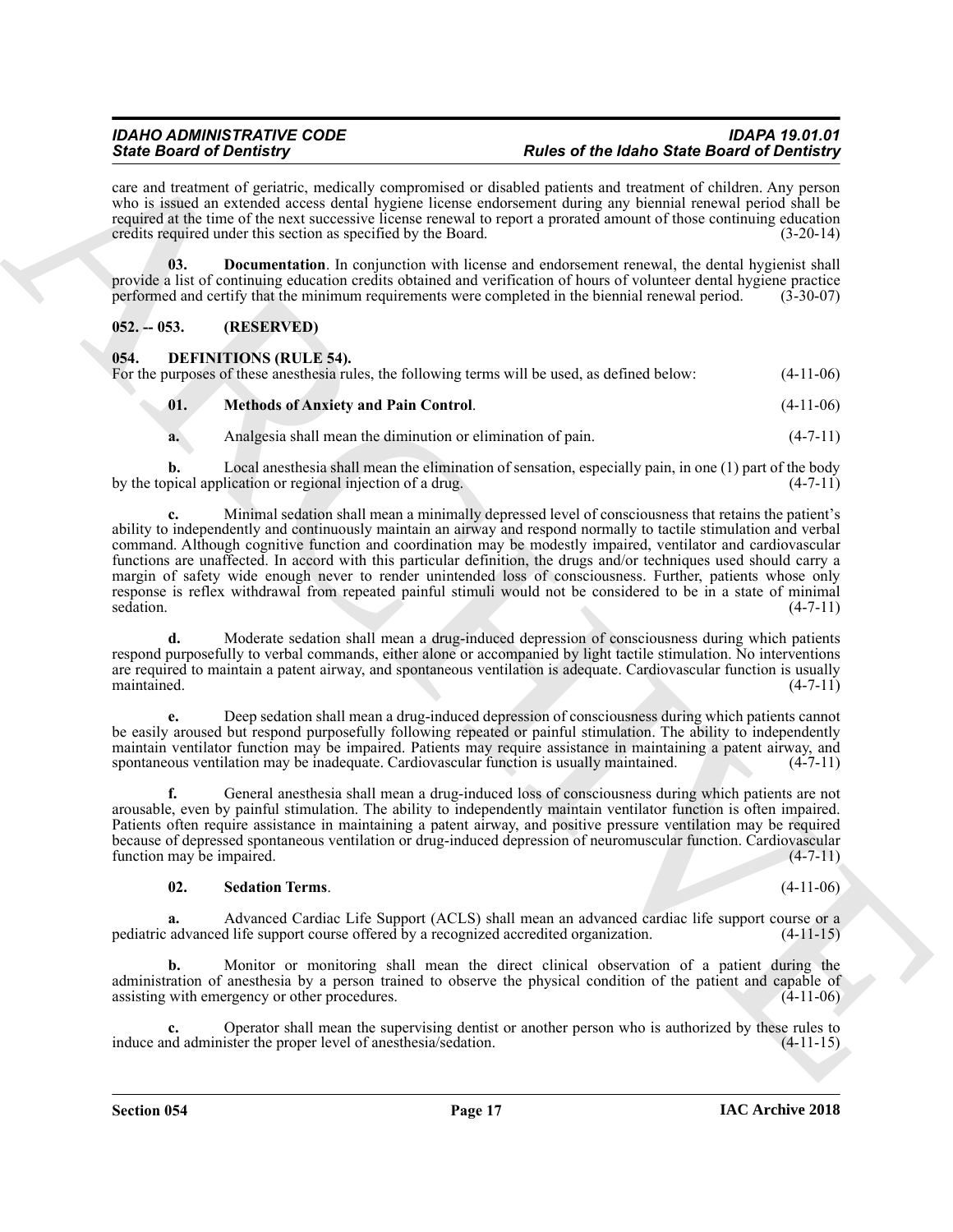**d.** Titration shall mean the administration of incremental doses of a drug until a desired effect is reached. Knowledge of each drug's time of onset, peak response and duration of action is essential to avoid over sedation. Although the concept of titration of a drug to effect is critical for patient safety, when the intent is moderate sedation one must know whether the previous dose has taken full effect before administering an additional drug  $\blacksquare$ increment. (4-7-11)

**e.** Maximum recommended dose (MRD) shall mean maximum FDA-recommended dose of a drug, as <br>n FDA-approved labeling for unmonitored home use. (3-20-14) printed in FDA-approved labeling for unmonitored home use.

**f.** Incremental dosing shall mean administration of multiple doses of a drug until a desired effect is reached, but not to exceed the maximum recommended dose (MRD). (4-7-11)

**g.** Supplemental dosing during minimal sedation shall mean a single additional dose of the initial drug that may be necessary for prolonged procedures. The supplemental dose should not exceed one-half of the initial dose and should not be administered until the dentist has determined the clinical half-life of the initial dosing has passed. The total aggregate dose must not exceed one and one-half times  $(1.5x)$  MRD on the day of treatment.  $(4-7-11)$ 

### <span id="page-17-2"></span>**03. Routes of Administration**. (4-11-06)

**a.** Enteral. Any technique of administration in which the agent is absorbed through the gastrointestinal (GI) tract or oral mucosa (i.e., oral, rectal, sublingual). (4-11-06)

**b.** Inhalation. A technique of administration in which a gaseous or volatile agent is introduced into the lungs and whose primary effect is due to absorption through the gas/blood interface. (4-7-11)

**c.** Parenteral. A technique of administration in which the drug bypasses the gastrointestinal (GI) tract [i.e., intramuscular (IM), intravenous (IV), intranasal (IN), submucosal (SM), subcutaneous (SC), intraosseous (IO)].  $(4 - 7 - 11)$ 

**d.** Transdermal. A technique of administration in which the drug is administered by patch or resis through skin. (4-7-11) iontophoresis through skin.

**e.** Transmucosal. A technique of administration in which the drug is administered across mucosa such as intranasal, sublingual, or rectal. (4-7-11)

### <span id="page-17-4"></span><span id="page-17-0"></span>**055. MINIMAL SEDATION (RULE 55).**

Since **Exhausing** and the since the since of  $\theta$  is the since of  $\theta$  is the since Book of  $\theta$  is the since Book of  $\theta$  is the since Book of  $\theta$  is the since Book of  $\theta$  is the since Book of  $\theta$  is the since Book of Persons licensed to practice dentistry in accordance with the Idaho Dental Practice Act and these rules are not required to obtain a permit to administer minimal sedation to patients of sixteen (16) years of age or older. When the intent is minimal sedation, the appropriate initial dosing of a single enteral drug is no more than the maximum recommended dose (MRD) of a drug that can be prescribed for unmonitored home use. In cases where the patient weighs less than one hundred (100) pounds, or is under the age of sixteen (16) years, minimal sedation may be administered without a permit by use of nitrous oxide, or with a single enteral dose of a sedative agent administered in the dental office. (3-29-17)

<span id="page-17-5"></span>**01. Patient Safety**. The administration of minimal sedation is permissible so long as it does not produce an alteration of the state of consciousness in a patient to the level of moderate sedation, deep sedation or general anesthesia. A dentist must first qualify for and obtain the appropriate permit from the Board of Dentistry to be authorized to sedate patients to the level of moderate sedation, deep sedation or general anesthesia. Nitrous oxide/ oxygen may be used in combination with a single enteral drug in minimal sedation, except as described in Section 055 of these rules. Notwithstanding any other provision in these rules, a dentist shall initiate and regulate the administration of nitrous oxide/oxygen when used in combination with minimal sedation. (3-20-14)

<span id="page-17-6"></span>**02. Personnel**. At least one (1) additional person currently certified in Basic Life Support for Healthcare Providers must be present in addition to the dentist. (4-7-11)

### <span id="page-17-3"></span><span id="page-17-1"></span>**056. LOCAL ANESTHESIA (RULE 56).**

Persons licensed to practice dentistry and dental hygiene in accordance with the Idaho Dental Practice Act and these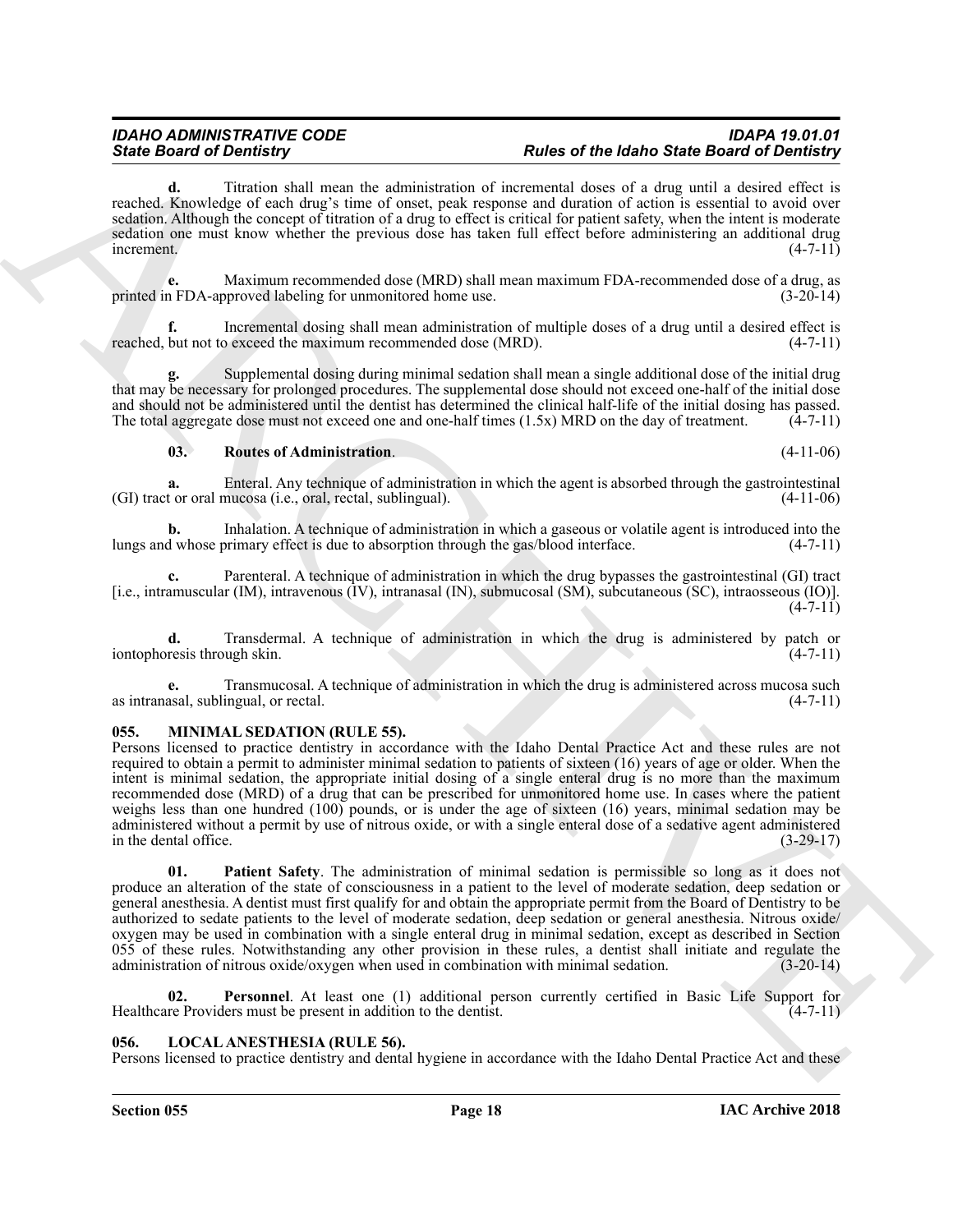rules are not required to obtain a permit to administer local anesthesia to patients. Dental offices in which local anesthesia is administered to patients shall, at a minimum, have and maintain suction equipment capable of aspirating gastric contents from the mouth and pharynx, a portable oxygen delivery system including full face masks and a bagvalve mask combination capable of delivering positive pressure, oxygen-enriched ventilation to the patient, a blood pressure cuff of appropriate size and a stethoscope. (4-11-06)

### <span id="page-18-4"></span><span id="page-18-0"></span>**057. NITROUS OXIDE/OXYGEN (RULE 57).**

Sink Bookmails of Distribution and the simulation between the black of the Bookmails of the Charles Controlline and the Charles Controlline and the Charles Controlline and the Charles Controlline and the Charles Controlli Persons licensed to practice dentistry and dental hygiene and dental assistants certified in accordance with the Idaho Dental Practice Act and these rules are not required to obtain a permit to administer nitrous oxide/oxygen to patients. Nitrous oxide/oxygen when used in combination with other sedative agents may produce an alteration of the state of consciousness in a patient to the level of moderate sedation, deep sedation or general anesthesia. A dentist must first qualify for and obtain the appropriate permit from the Board of Dentistry to be authorized to sedate patients to the level of moderate sedation, deep sedation or general anesthesia.  $(4-7-11)$ level of moderate sedation, deep sedation or general anesthesia.

<span id="page-18-5"></span>

| $\mathbf{01}$ . | <b>Patient Safety</b> . In connection with the administration of nitrous oxide/oxygen, a dentist shall: |            |
|-----------------|---------------------------------------------------------------------------------------------------------|------------|
|                 |                                                                                                         | $(4-7-11)$ |

- **a.** Evaluate the patient to insure that the patient is an appropriate candidate for nitrous/oxygen; and  $(4 - 7 - 11)$
- <span id="page-18-7"></span>**b.** Insure that any patient under nitrous/oxygen shall be continually monitored; and  $(4-7-11)$

**c.** Insure that a second person shall be on the office premises who can immediately respond to any request from the person administering the nitrous/oxygen. (4-7-11)

**02. Required Facilities and Equipment**. Dental offices in which nitrous oxide/oxygen is administered to patients shall, at a minimum and in addition to emergency medications, maintain appropriate facilities and have equipment on site for immediate use as follows: (4-7-11) equipment on site for immediate use as follows:

- **a.** A nitrous oxide delivery system with a fail-safe system that is maintained in working order: (3-20-14)
- i. A functioning device that prohibits the delivery of less than thirty percent (30%) oxygen; or  $(4 - 7 - 11)$
- ii. An appropriately calibrated and functioning in-line oxygen analyzer with audible alarm; and
	- $(4 7 11)$
- **b.** An appropriate scavenging system must be available; and (4-7-11)
- <span id="page-18-6"></span>**c.** A positive-pressure oxygen delivery system suitable for the patient being treated.  $(4-7-11)$
- **03. Personnel**. For nitrous oxide/oxygen administration, personnel shall include: (4-7-11)
- **a.** An operator; and (4-11-06)
- **b.** An assistant currently certified in Basic Life Support for Healthcare Providers. (4-7-11)

**c.** Auxiliary personnel must have documented training in Basic Life Support for Healthcare Providers, shall have specific assignments, and shall have current knowledge of the emergency cart inventory. The dentist and all office personnel must participate in periodic reviews of office emergency protocol. (4-7-11) dentist and all office personnel must participate in periodic reviews of office emergency protocol.

### <span id="page-18-2"></span><span id="page-18-1"></span>**058. EMERGENCY MEDICATIONS OR DRUGS (RULE 58).**

<span id="page-18-3"></span>**01. Emergency Medications or Drugs**. The following emergency medications or drugs are required in all sites where anesthetic agents of any kind are administered: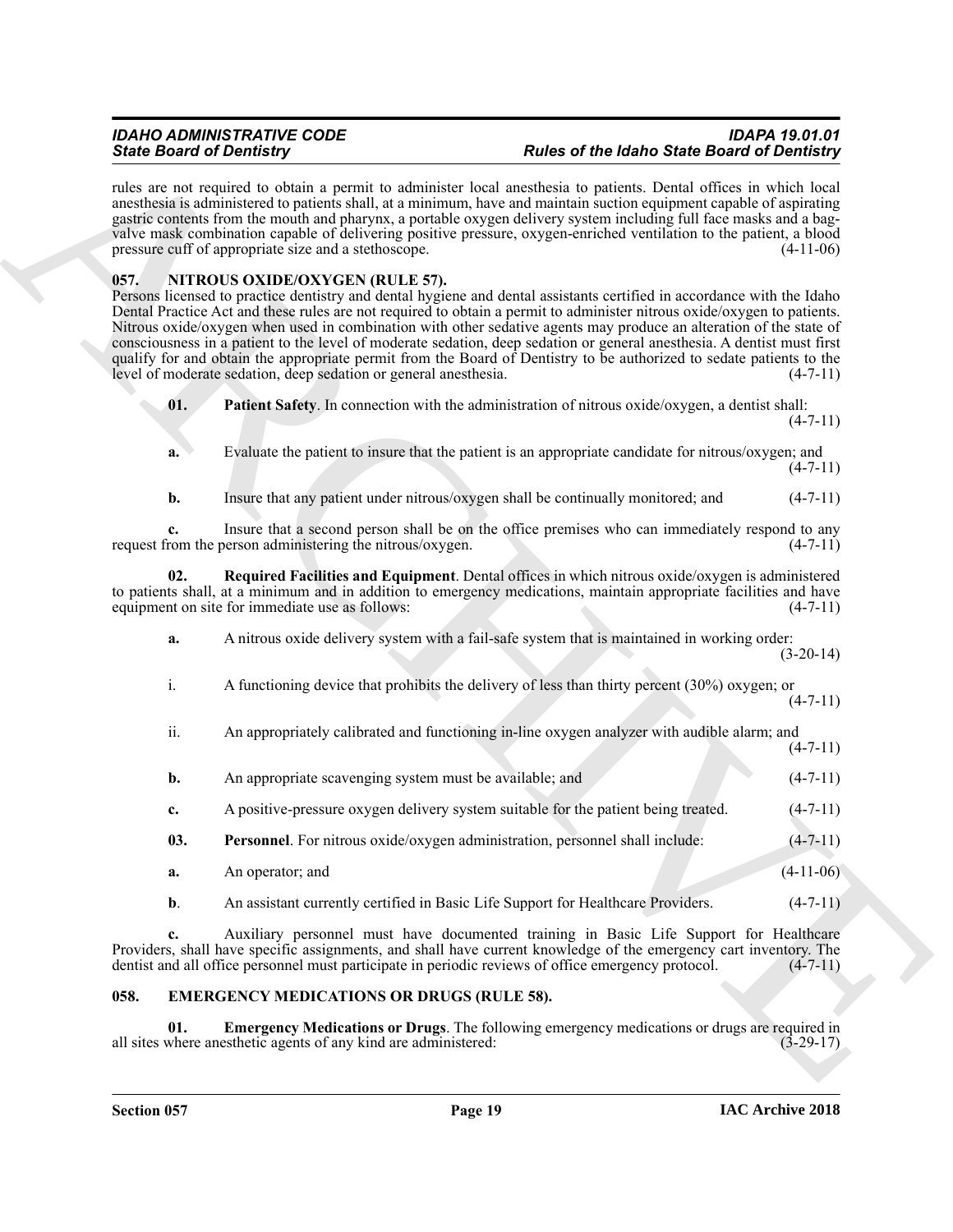| Anti-anaphylactic agent;<br>a.<br>Antihistaminic;<br>$\mathbf{b}$ .<br>Aspirin;<br>c.<br>d.<br>Bronchodilator;<br>Coronary artery vasodilator; and<br>e.<br>f.<br>Glucose.<br>(RESERVED)<br><b>MODERATE SEDATION (RULE 60).</b><br>Dentists licensed in the state of Idaho cannot administer moderate sedation in the practice of dentistry unless they<br>have obtained the proper moderate sedation permit from the Idaho State Board of Dentistry. A moderate sedation<br>permit may be either enteral or parenteral. A moderate enteral sedation permit authorizes dentists to administer<br>moderate sedation by either enteral or combination inhalation-enteral routes of administration. A moderate parenteral<br>sedation permit authorizes a dentist to administer moderate sedation by any route of administration. A dentist shall<br>not administer moderate sedation to children under sixteen (16) years of age and one hundred (100) pounds unless<br>Training Requirements for a Moderate Sedation Permit. To qualify for a moderate sedation<br>01.<br>permit, a dentist applying for a permit shall provide proof that the dentist has completed training in the administration<br>of moderate sedation to a level consistent with that prescribed by the Board within the five (5) year period<br>immediately prior to the date of application for a moderate sedation permit. The five (5) year requirement regarding<br>the required training for a moderate sedation permit shall not be applicable to applicants who hold an equivalent<br>permit in another state which has been in effect for the twelve (12) month period immediately prior to the application<br>date. Qualifying training courses must be sponsored by or affiliated with a dental school accredited by the<br>Commission on Dental Accreditation of the American Dental Association or be approved by the Board of Dentistry.<br>Course objectives:<br>a.<br>i.<br>List and discuss the advantages and disadvantages of moderate sedation;<br>ii.<br>Discuss prevention, recognition and management of complications associated with moderate<br>iii.<br>Administer moderate sedation to patients in a clinical setting in a safe and effective manner;<br>iv.<br>Discuss the abuse potential, occupational hazards and other untoward effects of the agents utilized<br>Describe and demonstrate the technique of intravenous access, intramuscular injection and other<br>V.<br>vi.<br>Discuss the pharmacology of the drug(s) selected for administration;<br>vii.<br>Discuss the precautions, indications, contraindications and adverse reactions associated with the<br>viii.<br>Administer the selected drug(s) to dental patients in a clinical setting in a safe and effective | 060.<br>they have qualified for and been issued a moderate parenteral sedation permit.<br>The training program shall include the following:<br>sedation;<br>to achieve moderate sedation;<br>parenteral techniques;<br>drug(s) selected; | <b>State Board of Dentistry</b> |  | <b>Rules of the Idaho State Board of Dentistry</b>          |
|---------------------------------------------------------------------------------------------------------------------------------------------------------------------------------------------------------------------------------------------------------------------------------------------------------------------------------------------------------------------------------------------------------------------------------------------------------------------------------------------------------------------------------------------------------------------------------------------------------------------------------------------------------------------------------------------------------------------------------------------------------------------------------------------------------------------------------------------------------------------------------------------------------------------------------------------------------------------------------------------------------------------------------------------------------------------------------------------------------------------------------------------------------------------------------------------------------------------------------------------------------------------------------------------------------------------------------------------------------------------------------------------------------------------------------------------------------------------------------------------------------------------------------------------------------------------------------------------------------------------------------------------------------------------------------------------------------------------------------------------------------------------------------------------------------------------------------------------------------------------------------------------------------------------------------------------------------------------------------------------------------------------------------------------------------------------------------------------------------------------------------------------------------------------------------------------------------------------------------------------------------------------------------------------------------------------------------------------------------------------------------------------------------------------------------------------------------------------------------------------------------------------------------------------------------------------------------------------------------------------------------------------------------------------------------------------------------------------------------------------------------------------------------------|------------------------------------------------------------------------------------------------------------------------------------------------------------------------------------------------------------------------------------------|---------------------------------|--|-------------------------------------------------------------|
|                                                                                                                                                                                                                                                                                                                                                                                                                                                                                                                                                                                                                                                                                                                                                                                                                                                                                                                                                                                                                                                                                                                                                                                                                                                                                                                                                                                                                                                                                                                                                                                                                                                                                                                                                                                                                                                                                                                                                                                                                                                                                                                                                                                                                                                                                                                                                                                                                                                                                                                                                                                                                                                                                                                                                                                       |                                                                                                                                                                                                                                          |                                 |  | $(3-29-17)$                                                 |
|                                                                                                                                                                                                                                                                                                                                                                                                                                                                                                                                                                                                                                                                                                                                                                                                                                                                                                                                                                                                                                                                                                                                                                                                                                                                                                                                                                                                                                                                                                                                                                                                                                                                                                                                                                                                                                                                                                                                                                                                                                                                                                                                                                                                                                                                                                                                                                                                                                                                                                                                                                                                                                                                                                                                                                                       |                                                                                                                                                                                                                                          |                                 |  | $(3-29-17)$                                                 |
|                                                                                                                                                                                                                                                                                                                                                                                                                                                                                                                                                                                                                                                                                                                                                                                                                                                                                                                                                                                                                                                                                                                                                                                                                                                                                                                                                                                                                                                                                                                                                                                                                                                                                                                                                                                                                                                                                                                                                                                                                                                                                                                                                                                                                                                                                                                                                                                                                                                                                                                                                                                                                                                                                                                                                                                       |                                                                                                                                                                                                                                          |                                 |  | $(3-29-17)$                                                 |
|                                                                                                                                                                                                                                                                                                                                                                                                                                                                                                                                                                                                                                                                                                                                                                                                                                                                                                                                                                                                                                                                                                                                                                                                                                                                                                                                                                                                                                                                                                                                                                                                                                                                                                                                                                                                                                                                                                                                                                                                                                                                                                                                                                                                                                                                                                                                                                                                                                                                                                                                                                                                                                                                                                                                                                                       |                                                                                                                                                                                                                                          |                                 |  | $(3-29-17)$                                                 |
|                                                                                                                                                                                                                                                                                                                                                                                                                                                                                                                                                                                                                                                                                                                                                                                                                                                                                                                                                                                                                                                                                                                                                                                                                                                                                                                                                                                                                                                                                                                                                                                                                                                                                                                                                                                                                                                                                                                                                                                                                                                                                                                                                                                                                                                                                                                                                                                                                                                                                                                                                                                                                                                                                                                                                                                       |                                                                                                                                                                                                                                          |                                 |  | $(3-29-17)$                                                 |
|                                                                                                                                                                                                                                                                                                                                                                                                                                                                                                                                                                                                                                                                                                                                                                                                                                                                                                                                                                                                                                                                                                                                                                                                                                                                                                                                                                                                                                                                                                                                                                                                                                                                                                                                                                                                                                                                                                                                                                                                                                                                                                                                                                                                                                                                                                                                                                                                                                                                                                                                                                                                                                                                                                                                                                                       |                                                                                                                                                                                                                                          |                                 |  | $(3-29-17)$                                                 |
|                                                                                                                                                                                                                                                                                                                                                                                                                                                                                                                                                                                                                                                                                                                                                                                                                                                                                                                                                                                                                                                                                                                                                                                                                                                                                                                                                                                                                                                                                                                                                                                                                                                                                                                                                                                                                                                                                                                                                                                                                                                                                                                                                                                                                                                                                                                                                                                                                                                                                                                                                                                                                                                                                                                                                                                       |                                                                                                                                                                                                                                          | 059.                            |  |                                                             |
|                                                                                                                                                                                                                                                                                                                                                                                                                                                                                                                                                                                                                                                                                                                                                                                                                                                                                                                                                                                                                                                                                                                                                                                                                                                                                                                                                                                                                                                                                                                                                                                                                                                                                                                                                                                                                                                                                                                                                                                                                                                                                                                                                                                                                                                                                                                                                                                                                                                                                                                                                                                                                                                                                                                                                                                       |                                                                                                                                                                                                                                          |                                 |  | $(3-29-12)$<br>$(3-30-18)T$<br>$(3-30-18)T$<br>$(3-30-18)T$ |
|                                                                                                                                                                                                                                                                                                                                                                                                                                                                                                                                                                                                                                                                                                                                                                                                                                                                                                                                                                                                                                                                                                                                                                                                                                                                                                                                                                                                                                                                                                                                                                                                                                                                                                                                                                                                                                                                                                                                                                                                                                                                                                                                                                                                                                                                                                                                                                                                                                                                                                                                                                                                                                                                                                                                                                                       |                                                                                                                                                                                                                                          |                                 |  | $(3-30-18)T$                                                |
|                                                                                                                                                                                                                                                                                                                                                                                                                                                                                                                                                                                                                                                                                                                                                                                                                                                                                                                                                                                                                                                                                                                                                                                                                                                                                                                                                                                                                                                                                                                                                                                                                                                                                                                                                                                                                                                                                                                                                                                                                                                                                                                                                                                                                                                                                                                                                                                                                                                                                                                                                                                                                                                                                                                                                                                       |                                                                                                                                                                                                                                          |                                 |  | $(3-30-18)T$                                                |
|                                                                                                                                                                                                                                                                                                                                                                                                                                                                                                                                                                                                                                                                                                                                                                                                                                                                                                                                                                                                                                                                                                                                                                                                                                                                                                                                                                                                                                                                                                                                                                                                                                                                                                                                                                                                                                                                                                                                                                                                                                                                                                                                                                                                                                                                                                                                                                                                                                                                                                                                                                                                                                                                                                                                                                                       |                                                                                                                                                                                                                                          |                                 |  | $(3-30-18)T$                                                |
|                                                                                                                                                                                                                                                                                                                                                                                                                                                                                                                                                                                                                                                                                                                                                                                                                                                                                                                                                                                                                                                                                                                                                                                                                                                                                                                                                                                                                                                                                                                                                                                                                                                                                                                                                                                                                                                                                                                                                                                                                                                                                                                                                                                                                                                                                                                                                                                                                                                                                                                                                                                                                                                                                                                                                                                       |                                                                                                                                                                                                                                          |                                 |  | $(3-30-18)T$                                                |
|                                                                                                                                                                                                                                                                                                                                                                                                                                                                                                                                                                                                                                                                                                                                                                                                                                                                                                                                                                                                                                                                                                                                                                                                                                                                                                                                                                                                                                                                                                                                                                                                                                                                                                                                                                                                                                                                                                                                                                                                                                                                                                                                                                                                                                                                                                                                                                                                                                                                                                                                                                                                                                                                                                                                                                                       |                                                                                                                                                                                                                                          |                                 |  | $(3-30-18)T$                                                |
|                                                                                                                                                                                                                                                                                                                                                                                                                                                                                                                                                                                                                                                                                                                                                                                                                                                                                                                                                                                                                                                                                                                                                                                                                                                                                                                                                                                                                                                                                                                                                                                                                                                                                                                                                                                                                                                                                                                                                                                                                                                                                                                                                                                                                                                                                                                                                                                                                                                                                                                                                                                                                                                                                                                                                                                       |                                                                                                                                                                                                                                          |                                 |  | $(3-30-18)T$                                                |
|                                                                                                                                                                                                                                                                                                                                                                                                                                                                                                                                                                                                                                                                                                                                                                                                                                                                                                                                                                                                                                                                                                                                                                                                                                                                                                                                                                                                                                                                                                                                                                                                                                                                                                                                                                                                                                                                                                                                                                                                                                                                                                                                                                                                                                                                                                                                                                                                                                                                                                                                                                                                                                                                                                                                                                                       |                                                                                                                                                                                                                                          | manner;                         |  | $(3-30-18)T$                                                |

### <span id="page-19-3"></span><span id="page-19-2"></span><span id="page-19-1"></span><span id="page-19-0"></span>**060. MODERATE SEDATION (RULE 60).**

| a. | Course objectives: |  |  |  | $(3-30-18)T$ |
|----|--------------------|--|--|--|--------------|
|----|--------------------|--|--|--|--------------|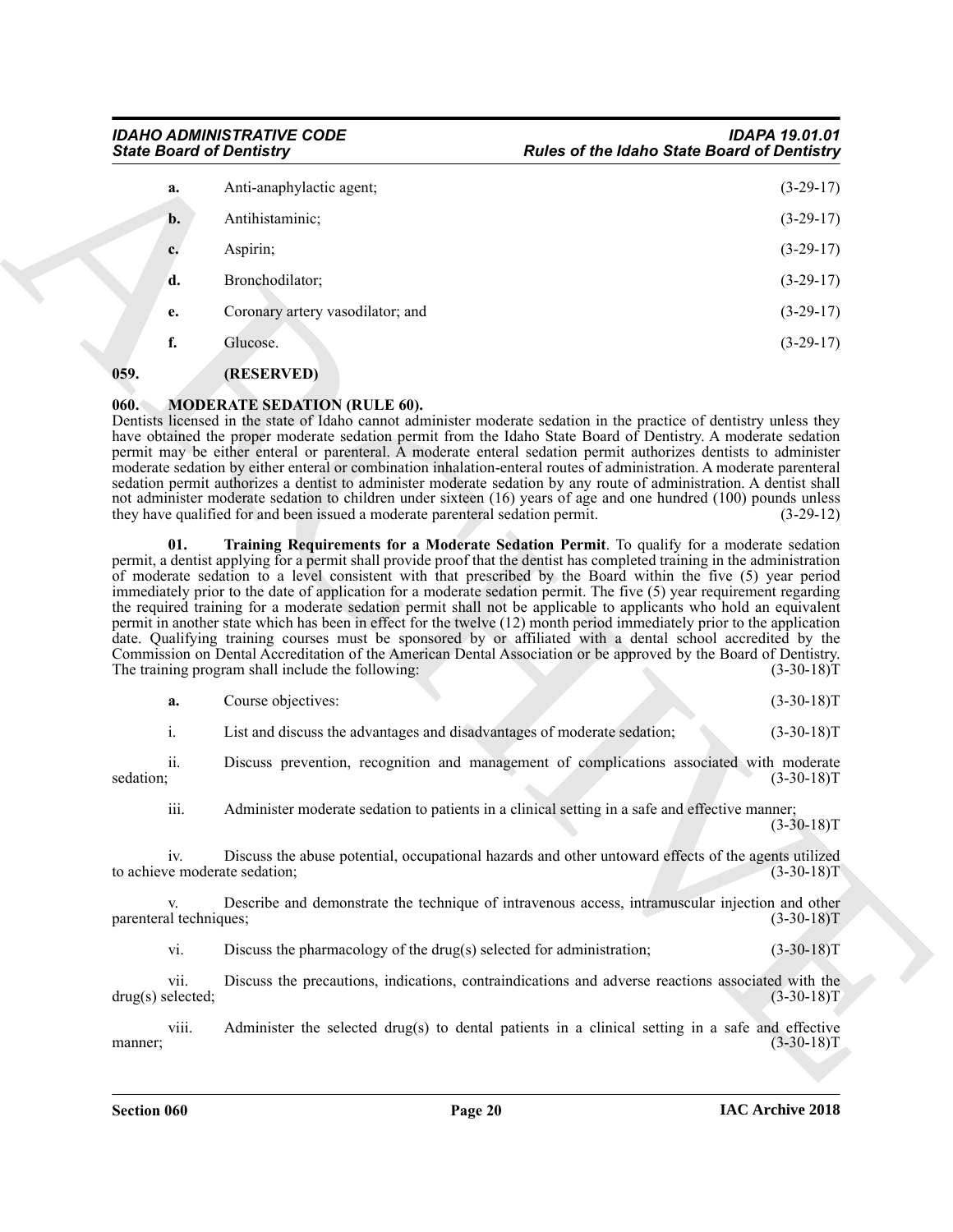### *IDAHO ADMINISTRATIVE CODE IDAPA 19.01.01 State Board of Dentistry Rules of the Idaho State Board of Dentistry*

Sinks Board of Developmentary<br>
Laboratory Containing The Male of the Male Sinks Board of Development<br>
Laboratory (1982-1981)<br>
Laboratory (1982-1981)<br>
Since The Male Sinks of the Male Sinks of the Male Sinks of the Male Sin x. Describe a protocol for management of emergencies in the dental office and list and discuss the cv drugs and equipment required for the prevention and management of emergency situations: (3-30-18) emergency drugs and equipment required for the prevention and management of emergency situations; xi. Discuss principles of advanced cardiac life support or an appropriate dental sedation/anesthesia emergency course equivalent; xii. Demonstrate the ability to manage emergency situations; and (3-30-18)T xiii. Demonstrate the ability to diagnose and treat emergencies related to the next deeper level of anesthesia than intended. (3-30-18)T **b.** Course Content: (3-30-18)T i. Historical, philosophical and psychological aspects of anxiety and pain control; (3-30-18)T ii. Patient evaluation and selection through review of medical history taking, physical diagnosis and psychological considerations; (3-30-18)T iii. Use of patient history and examination for ASA classification, risk assessment and pre-procedure istructions; (3-30-18) fasting instructions; iv. Definitions and descriptions of physiological and psychological aspects of anxiety and pain;  $(3-30-18)T$ 

ix. List the complications associated with techniques of moderate sedation; (3-30-18)T

v. Description of the sedation anesthesia continuum, with special emphasis on the distinction between<br>(3-30-18) the conscious and the unconscious state;

vi. Review of pediatric and adult respiratory and circulatory physiology and related anatomy;  $(3-30-18)T$ 

vii. Pharmacology of local anesthetics and agents used in moderate sedation, including drug interactions and contraindications; (3-30-18)T

viii. Indications and contraindications for use of moderate sedation; (3-30-18)T

ix. Review of dental procedures possible under moderate sedation; (3-30-18)T

x. Patient monitoring using observation and monitoring equipment, with particular attention to vital signs and reflexes related to consciousness;

xi. Maintaining proper records with accurate chart entries recording medical history, physical examination, informed consent, time-oriented anesthesia record, including the names of all drugs administered including local anesthetics, doses, and monitored physiological parameters; (3-30-18)T

xii. Prevention, recognition and management of complications and emergencies; (3-30-18)T

xiii. Description and use of moderate sedation monitors and equipment; (3-30-18)T

xiv. Discussion of abuse potential; (3-30-18)T

xv. Intravenous access: anatomy, equipment and technique; (3-30-18)T

xvi. Prevention, recognition and management of complications of venipuncture and other parenteral techniques; (3-30-18) techniques; (3-30-18)T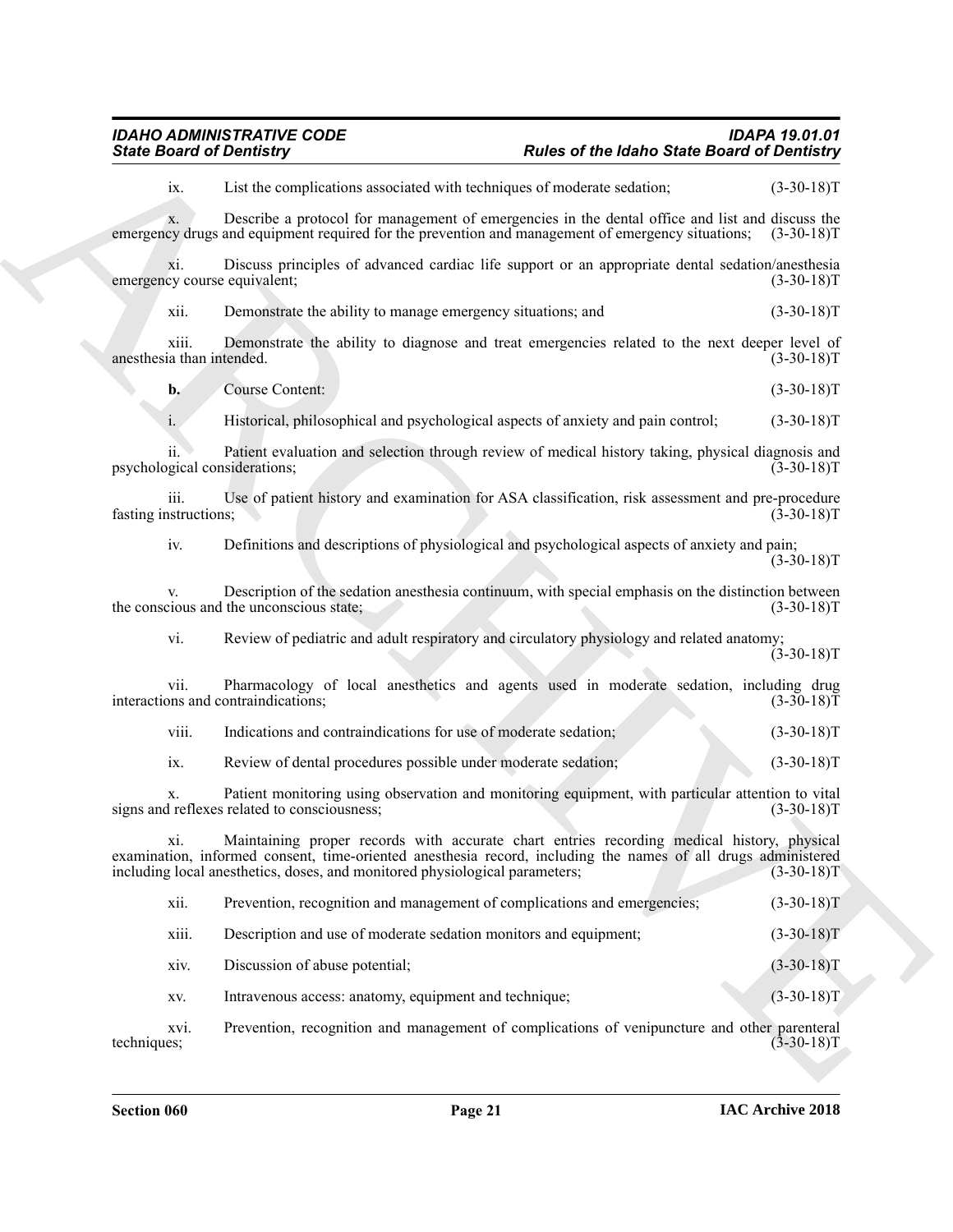### *IDAHO ADMINISTRATIVE CODE IDAPA 19.01.01 State Board of Dentistry Rules of the Idaho State Board of Dentistry*

xvii. Description and rationale for the technique to be employed; and (3-30-18)T

xviii. Prevention, recognition and management of systemic complications of moderate sedation, with r attention to airway maintenance and support of the respiratory and cardiovascular systems. (3-30-18) particular attention to airway maintenance and support of the respiratory and cardiovascular systems.

**c.** Hours of instruction: (3-30-18)T

Sinks Board of Development and New York School of the Maleno School of the Maleno School of Development and the Contemptor of the Maleno School of the Maleno School of the Maleno School of the Maleno School of the Maleno i. For a moderate enteral sedation permit, the applicant must provide proof of training with a minimum of twenty-four (24) hours of instruction plus management of at least ten (10) adult case experiences by the enteral and/or enteral-nitrous oxide/oxygen route. These ten (10) cases must include at least three live clinical dental experiences managed by participants in groups no larger than five (5). The remaining cases may include simulations and/or video presentations, but must include one experience in returning a patient from deep to moderate sedation.

(3-30-18)T

ii. For a moderate parenteral sedation permit, the applicant must provide proof of training with a minimum of sixty (60) hours of instruction, plus management of at least twenty (20) patients by the intravenous route.  $(3-30-18)T$ 

<span id="page-21-0"></span>**02. Advanced Cardiac Life Support**. Applicants for a moderate sedation permit must provide verification of current certification in Advanced Cardiac Life Support or Pediatric Advanced Life Support, whichever is appropriate for the patient being sedated. (3-30-18)T

<span id="page-21-1"></span>**03. General Requirements for Moderate Enteral and Moderate Parenteral Sedation Permits**. The qualified dentist is responsible for the sedative management, adequacy of the facility and staff, diagnosis and treatment of emergencies related to the administration of moderate sedation and providing the equipment, drugs and protocol for patient rescue. Evaluators appointed by the Idaho State Board of Dentistry will periodically assess the adequacy of the facility and competence of the anesthesia team. (3-30-18)T

**a.** Facility, Equipment and Drug Requirements. The following facilities, equipment and drugs shall be available for immediate use during the sedation and recovery phase: (4-11-15)

i. An operating room large enough to adequately accommodate the patient on an operating table or in an operating chair and to allow an operating team of at least two (2) individuals to freely move about the patient;

 $(4-11-15)$ 

ii. An operating table or chair that permits the patient to be positioned so the operating team can maintain the patient's airway, quickly alter the patient's position in an emergency, and provide a firm platform for the administration of basic life support; (4-11-15)

iii. A lighting system that permits evaluation of the patient's skin and mucosal color and a backup lighting system of sufficient intensity to permit completion of any operation underway in the event of a general power failure;  $(4-11-15)$ 

iv. Suction equipment that permits aspiration of the oral and pharyngeal cavities and a backup suction device which will function in the event of a general power failure; (4-11-15)

An oxygen delivery system with adequate full-face mask and appropriate connectors that is capable of delivering high flow oxygen to the patient under positive pressure, together with an adequate backup system;

 $(4-11-15)$ 

vi. A recovery area that has available oxygen, adequate lighting, suction and electrical outlets. The recovery area can be the operating room; (4-11-15)

vii. A sphygmomanometer, pulse oximeter, oral and nasopharyngeal airways, supraglottic airway devices, and automated external defibrillator (AED); and

viii. Emergency drugs including, but not limited to, pharmacologic antagonists appropriate to the drugs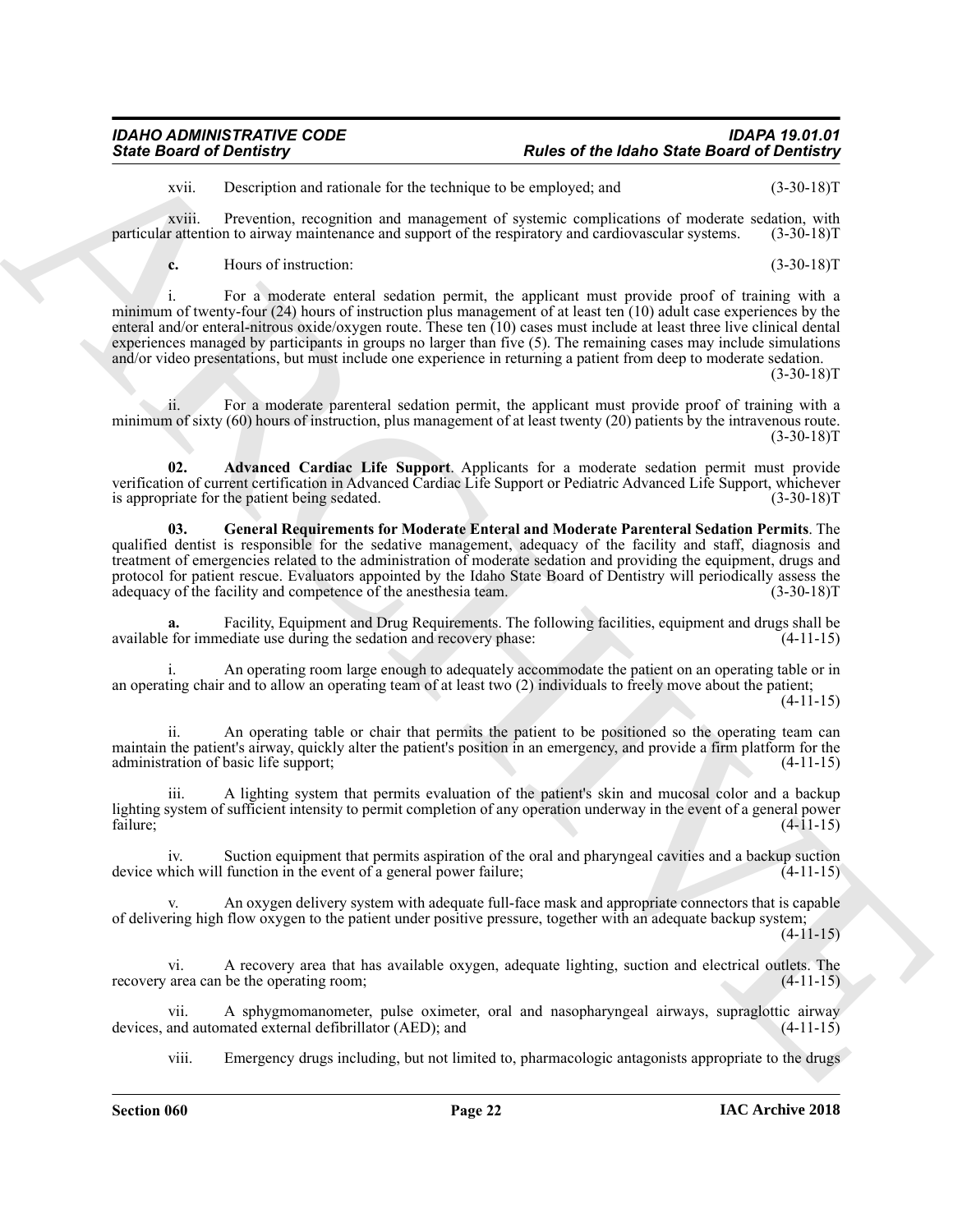used, bronchodilators, and antihistamines. (4-11-15)

ix. Additional emergency equipment and drugs required for moderate parenteral sedation permits include precordial/pretracheal stethoscope or end-tidal carbon dioxide monitor, intravenous fluid administration equipment, vasopressors, and anticonvulsants. (3-29-17)

**b.** Personnel. For moderate sedation, the minimum number of personnel shall be two (2) including:  $(4 - 7 - 11)$ 

i. The operator; and (10-1-87)

ii. An assistant currently certified in Basic Life Support for Healthcare Providers. (4-7-11)

iii. Auxiliary personnel must have documented training in basic life support for healthcare providers, shall have specific assignments, and shall have current knowledge of the emergency cart inventory. The dentist and all office personnel must participate in documented periodic reviews of office emergency protocol, including simulated exercises, to assure proper equipment function and staff interaction.  $(4-11-15)$ simulated exercises, to assure proper equipment function and staff interaction.

**c.** Pre-sedation Requirements. Before inducing moderate sedation, a dentist shall: (4-11-15)

Evaluate the patient's medical history and document, using the American Society of Anesthesiologists Patient Physical Status Classifications, that the patient is an appropriate candidate for moderate sedation; (4-11-15) sedation; (4-11-15)

ii. Give written preoperative and postoperative instructions to the patient or, when appropriate due to age or psychological status of the patient, the patient's guardian;

iii. Obtain written informed consent from the patient or patient's guardian for the sedation; and (4-11-15)

iv. Maintain an anesthesia record, and enter the individual patient's sedation into a case/drug log.  $(4 - 11 - 15)$ 

**d.** Patient Monitoring. Patients shall be monitored as follows: (4-11-15)

Since Board of Develocitors, calculated and the system of the basis of the Board of Develocitors, calculated and<br>
and two stationary and the system of the system of the system of the system of the system of the system of i. Patients must be continuously monitored using pulse oximetry. The patient's blood pressure, heart rate, and respiration shall be recorded every five (5) minutes during the sedation and then continued every fifteen (15) minutes until the patient meets the requirements for discharge. These recordings shall be documented in the patient record. The record must also include documentation of preoperative and postoperative vital signs, all medications administered with dosages, time intervals and route of administration. If this information cannot be obtained, the reasons shall be documented in the patient's record. A patient under moderate sedation shall be continuously monitored;  $(3-29-17)$ 

ii. During the recovery phase, the patient must be monitored by an individual trained to monitor patients recovering from moderate sedation; (4-11-15)

iii. A dentist shall not release a patient who has undergone moderate sedation except to the care of a responsible third party; (4-11-15)

The dentist shall assess the patient's responsiveness using preoperative values as normal guidelines and discharge the patient only when the following criteria are met: vital signs are stable, patient is alert and oriented, and the patient can ambulate with minimal assistance; and (4-11-15)

A discharge entry shall be made by the dentist in the patient's record indicating the patient's scharge and the name of the responsible party to whom the patient was discharged. (4-11-15) condition upon discharge and the name of the responsible party to whom the patient was discharged.

**e.** Sedation of Other Patients. The permit holder shall not initiate sedation on another patient until the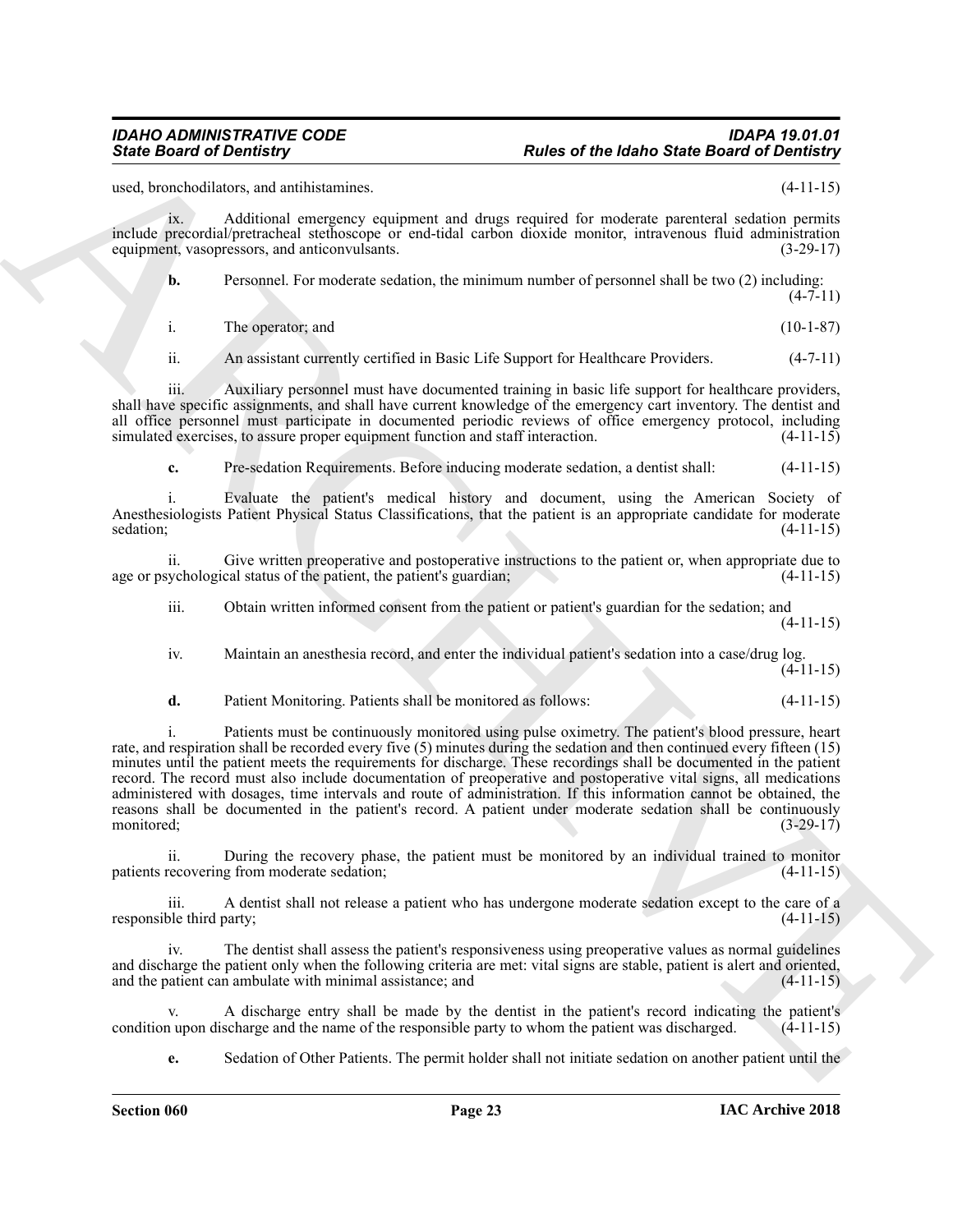previous patient is in a stable monitored condition and in the recovery phase following discontinuation of their sedation. (4-11-15)

Since **Detroit of Development** Readers consider a distance control and the selection of the selection of the selection of the selection of the selection of the selection of the selection of the selection of the selection **f.** Permit Renewal. Before the expiration date of a permit, the Board will, as a courtesy, mail notice for renewal of permit to the last mailing address on file in the Board's records. The licensee must return the completed renewal application along with the current renewal fees prior to the expiration of said permit. Failure to submit a renewal application and permit fee shall result in expiration of the permit and termination of the licensee's right to administer moderate sedation. Failure to submit a complete renewal application and permit fee within thirty (30) days of expiration of the permit shall result in cancellation of the permit. A licensee whose permit is canceled due to failure to renew within the prescribed time is subject to the provisions of Paragraph 060.03.g. of these rules. Renewal of the permit will be required every five  $(5)$  years. Proof of a minimum of twenty-five  $(25)$  credit hours continuing education in moderate sedation which may include training in medical/office emergencies will be required to renew a permit. A fee shall be assessed to cover administrative costs. In addition to the continuing education hours, a dentist must:  $(3-29-17)$ 

i. For a moderate enteral sedation permit, maintain current certification in basic life support for reproviders or advanced cardiac life support; (4-11-15) healthcare providers or advanced cardiac life support;

ii. For a moderate parenteral sedation permit, maintain current certification in advanced cardiac life support.  $(3-20-14)$ 

**g.** Reinstatement. A dentist may make application for the reinstatement of a canceled or surrendered permit issued by the Board under this rule within five (5) years of the date of the permit's cancellation or surrender. Applicants for reinstatement of a permit shall satisfy the facility and personnel requirements of this rule and shall be required to verify that they have obtained an average of five (5) credit hours of continuing education in moderate sedation for each year subsequent to the date upon which the permit was canceled or surrendered. A fee for reinstatement shall be assessed to cover administrative costs. (3-29-17)

### <span id="page-23-1"></span><span id="page-23-0"></span>**061. GENERAL ANESTHESIA AND DEEP SEDATION (RULE 61).**

Dentists licensed in the state of Idaho cannot use general anesthesia or deep sedation in the practice of dentistry unless they have obtained the proper permit from the Idaho State Board of Dentistry by conforming with the following conditions: (4-7-11) following conditions:

<span id="page-23-3"></span>**01.** Requirements for a General Anesthesia and Deep Sedation Permit. A dentist applying for a administer general anesthesia or deep sedation shall provide proof that the dentist: (4-11-15) permit to administer general anesthesia or deep sedation shall provide proof that the dentist:

**a.** Has completed an advanced education program accredited by the ADA Commission on Dental Accreditation that affords comprehensive and appropriate training necessary to administer and manage deep sedation or general anesthesia, commensurate with Part IV.C of the American Dental Association's "Guidelines for the Use of Sedation and General Anesthesia by Dentists" within the five (5) year period immediately prior to the date of application for a permit. The five (5) year requirement shall not be applicable to applicants who hold an equivalent permit in another state which has been in effect for the twelve (12) month period immediately prior to the date of application; and (4-7-11) application; and (4-7-11)

**b.** Current Certification in Advanced Cardiac Life Support or Pediatric Advanced Life Support, er is appropriate for the patient being sedated. (3-29-17) whichever is appropriate for the patient being sedated.

<span id="page-23-2"></span>**02. General Requirements for General Anesthesia and Deep Sedation Permits**. The qualified dentist is responsible for the sedative management, adequacy of the facility and staff, diagnosis and treatment of emergencies related to the administration of general anesthesia or deep sedation and providing the equipment, drugs and protocol for patient rescue. Evaluators appointed by the Idaho State Board of Dentistry will periodically assess the adequacy of the facility and competence of the anesthesia team. The Board adopts the standards incorporated by reference in Section 004 of these rules, as set forth by the American Association of Oral and Maxillofacial Surgeons in their office anesthesia evaluation manual. (4-11-15)

**a.** Facility, Equipment and Drug Requirements. The following facilities, equipment and drugs shall be available for immediate use during the sedation and recovery phase: (4-11-15)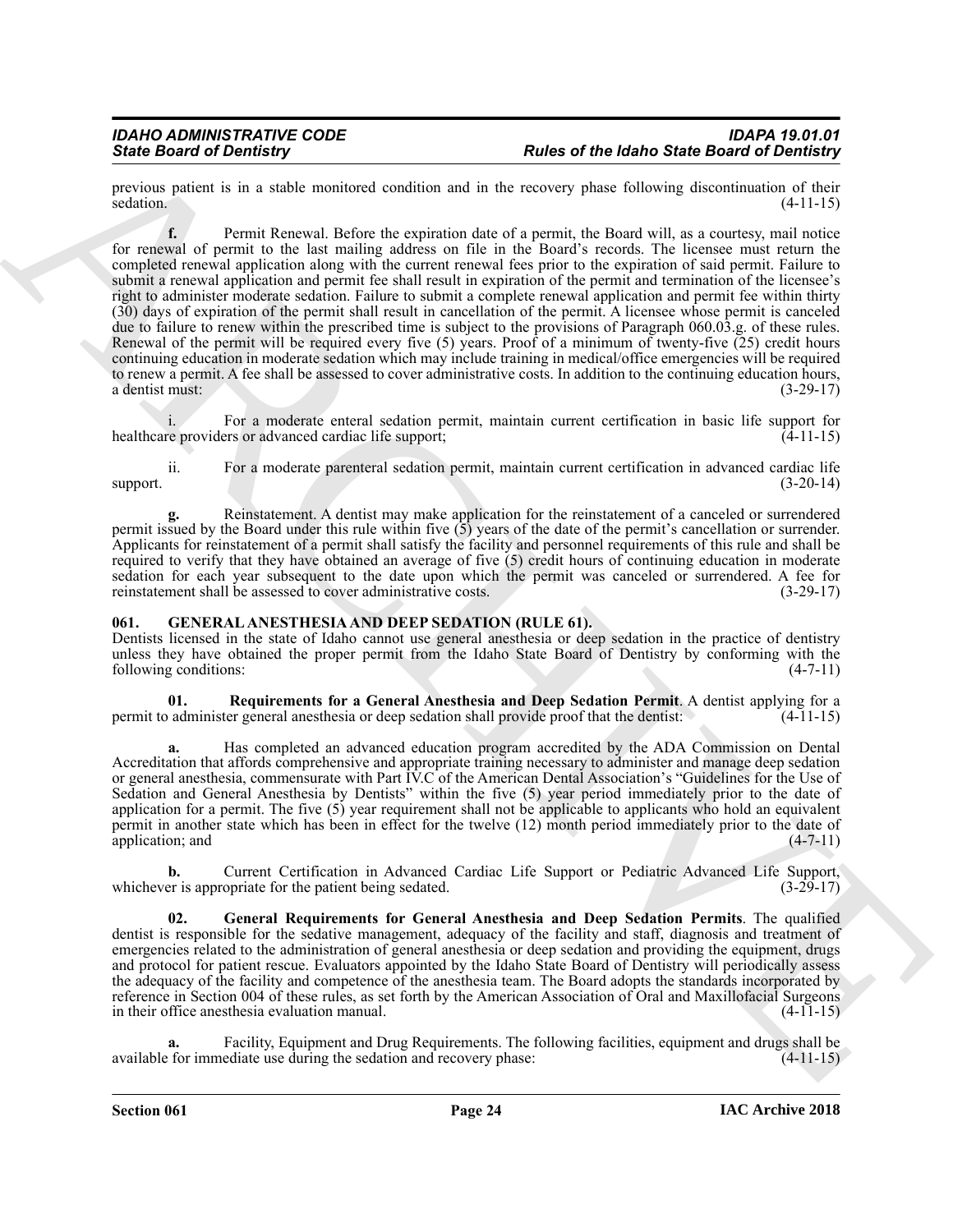i. An operating room large enough to adequately accommodate the patient on an operating table or in an operating chair and to allow an operating team of at least two (2) individuals to freely move about the patient;  $(4-11-15)$ 

ii. An operating table or chair that permits the patient to be positioned so the operating team can maintain the patient's airway, quickly alter the patient's position in an emergency, and provide a firm platform for the administration of basic life support; (4-11-15)

A lighting system that permits evaluation of the patient's skin and mucosal color and a backup lighting system of sufficient intensity to permit completion of any operation underway in the event of a general power failure;  $(4-11-15)$ 

iv. Suction equipment that permits aspiration of the oral and pharyngeal cavities and a backup suction device that will function in the event of a general power failure; (4-11-15)

v. An oxygen delivery system with adequate full-face mask and appropriate connectors that is capable of delivering high flow oxygen to the patient under positive pressure, together with an adequate backup system;

(4-11-15)

vi. A recovery area that has available oxygen, adequate lighting, suction and electrical outlets. The recovery area can be the operating room;

vii. A sphygmomanometer, precordial/pretracheal stethoscope, end-tidal carbon dioxide monitor, pulse oximeter, oral and nasopharyngeal airways, supraglottic airway devices, intravenous fluid administration equipment, and automated external defibrillator  $(AED)$ ; and  $(4-11-15)$ 

viii. Emergency drugs including, but not limited to, pharmacologic antagonists appropriate to the drugs used, vasopressors, bronchodilators, antihistamines, and anticonvulsants. (4-11-15)

**b.** Personnel. For general anesthesia or deep sedation, the minimum number of personnel shall be three  $(3)$  including:  $(4-7-11)$ 

i. A qualified operator to direct the sedation; and (4-11-15)

ii. Two (2) additional individuals who have current certification in Basic Life Support for the Healthcare Provider.

iii. When the same individual administering the deep sedation or general anesthesia is performing the dental procedure, one (1) of the additional appropriately trained team members must be designated for patient monitoring.  $(4-7-11)$ 

**c.** Pre-sedation Requirements. Before inducing general anesthesia or deep sedation, a dentist shall:  $(4-11-15)$ 

Since Board of Developing<br>  $R$ <br>  $R$  and  $R$  and  $R$  position  $R$  and  $R$  and  $R$  and  $R$  and  $R$  and  $R$  and  $R$  and  $R$ <br>  $\alpha$ ,  $\alpha$ ,  $\beta$  and  $R$  and  $R$  and  $R$  and  $R$  and  $R$  and  $R$  and  $R$  and  $R$  and  $R$  and  $R$  an i. Evaluate the patient's medical history and document, using the American Society of Anesthesiologists Patient Physical Status Classifications, that the patient is an appropriate candidate for deep sedation;  $(4-11-15)$ 

Give written preoperative and postoperative instructions to the patient or, when appropriate due to age or psychological status of the patient, the patient's guardian; (4-11-15)

iii. Obtain written informed consent from the patient or patient's guardian for the sedation; and (4-11-15)

iv. Maintain an anesthesia record, and enter the individual patient's sedation into a case/drug log.  $(4-11-15)$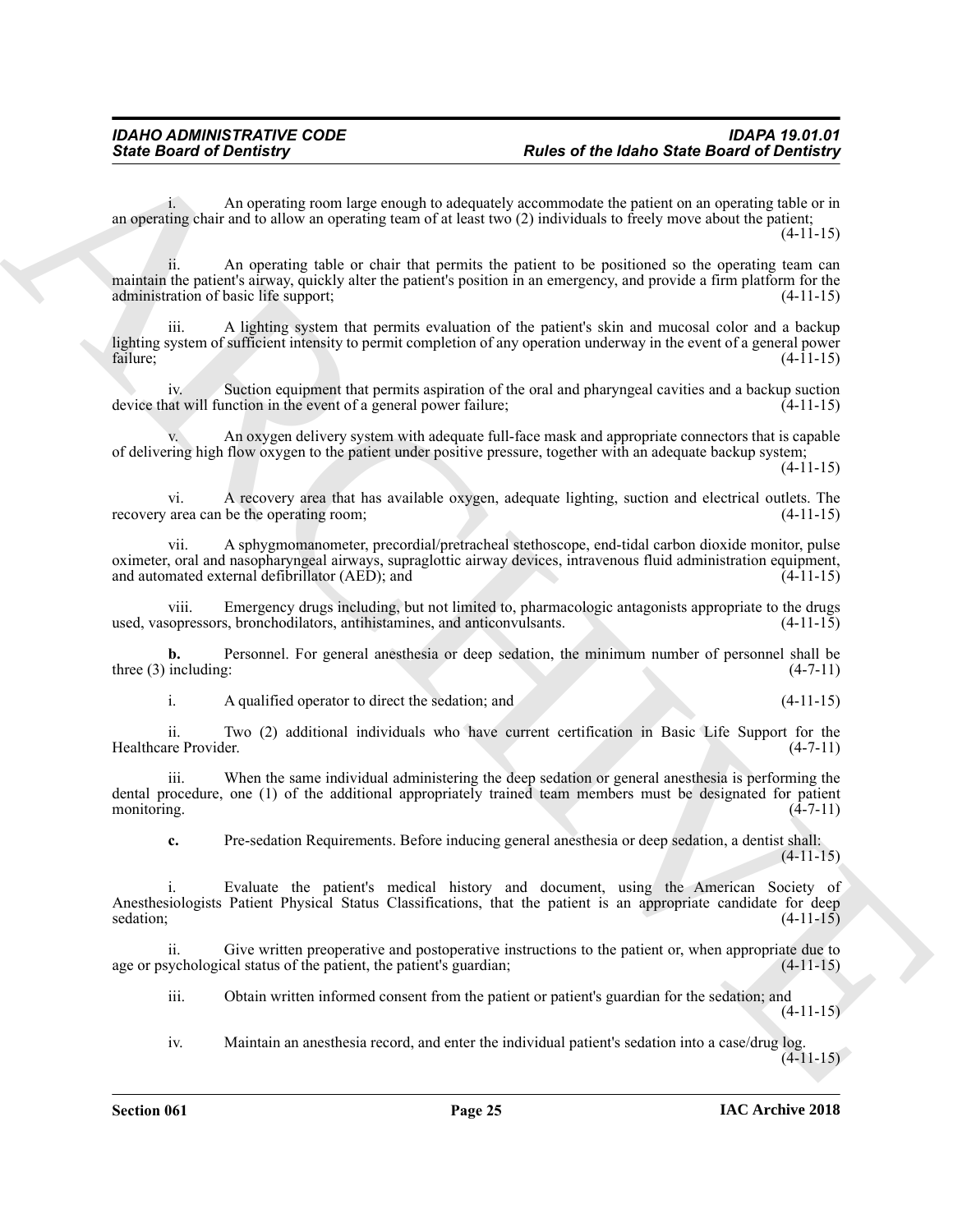**d.** Patient Monitoring. Patients shall be monitored as follows: (4-11-15)

i. Patients must be continuously monitored using pulse oximetry and end-tidal carbon dioxide monitors. The patient's blood pressure, heart rate, and respiration shall be recorded every five (5) minutes during the sedation, and then continued every fifteen (15) minutes until the patient meets the requirements for discharge. These recordings shall be documented in the patient record. The record must also include documentation of preoperative and postoperative vital signs, all medications administered with dosages, time intervals and route of administration. If this information cannot be obtained, the reasons shall be documented in the patient's record. A patient under deep sedation or general anesthesia shall be continuously monitored; (3-29-17)

ii. During the recovery phase, the patient must be monitored by an individual trained to monitor recovering from general anesthesia and deep sedation; (4-11-15) patients recovering from general anesthesia and deep sedation;

iii. A dentist shall not release a patient who has undergone general anesthesia, deep sedation or moderate sedation except to the care of a responsible third party; (4-11-15)

iv. The dentist shall assess the patient's responsiveness using preoperative values as normal guidelines and discharge the patient only when the following criteria are met: vital signs are stable, patient is alert and oriented, and the patient can ambulate with minimal assistance; and  $(4-11-15)$ 

A discharge entry shall be made by the dentist in the patient's record indicating the patient's scharge and the name of the responsible party to whom the patient was discharged. (4-11-15) condition upon discharge and the name of the responsible party to whom the patient was discharged.

**e.** Sedation of Other Patients. The permit holder shall not initiate sedation on another patient until the previous patient is in a stable monitored condition and in the recovery phase following discontinuation of their sedation. (4-11-15)

<span id="page-25-2"></span><span id="page-25-1"></span>**03. Moderate Sedation**. A dentist holding a permit to administer general anesthesia or deep sedation under this rule may also administer moderate sedation. (4-7-11)

Since Board of Develop or Research and the transmission of the Males Since Board of Develop in the Control of the Control of the Control of the Control of the Control of the Control of the Control of the Control of the Co **04. Permit Renewal**. Before the expiration date of a permit, the Board will, as a courtesy, mail notice for renewal of permit to the last mailing address on file in the Board's records. The licensee must return the completed renewal application along with the current renewal fees prior to the expiration of said permit. Failure to submit a renewal application and permit fee shall result in expiration of the permit and termination of the licensee's right to administer moderate sedation. Failure to submit a complete renewal application and permit fee within thirty (30) days of expiration of the permit shall result in cancellation of the permit. A licensee whose permit is canceled due to failure to renew within the prescribed time is subject to the provisions of Subsection 061.05 of these rules. Renewal of the permit will be required every five (5) years. Proof of a minimum of twenty-five (25) credit hours of continuing education in general anesthesia or deep sedation and proof of current certification in Advanced Life Support will be required to renew a permit. A fee shall be assessed to cover administrative costs. (3-29-17)

<span id="page-25-3"></span>**05. Reinstatement**. A dentist may make application for the reinstatement of a canceled or surrendered permit issued by the Board under this rule within five  $(\hat{5})$  years of the date of the permit's cancellation or surrender. Applicants for reinstatement of a permit shall satisfy the facility and personnel requirements of this rule and shall be required to verify that they have obtained an average of five (5) credit hours of continuing education in general anesthesia or deep sedation for each year subsequent to the date upon which the permit was canceled or surrendered. A fee for reinstatement shall be assessed to cover administrative costs. (3-29-17)

### <span id="page-25-4"></span><span id="page-25-0"></span>**062. USE OF OTHER ANESTHESIA PERSONNEL (RULE 62).**

A dentist who does not hold an anesthesia permit may perform dental procedures in a dental office on a patient who receives anesthesia induced by an anesthesiologist, a certified registered nurse anesthetist (CRNA), or another dentist with an anesthesia permit as follows: (3-29-10)

<span id="page-25-5"></span>**01. Personnel and Equipment Requirements**. The dentist shall have the same personnel, facilities, equipment, and drugs available during the procedure and during recovery as required of a dentist who has a permit for the level of anesthesia being provided. (3-29-10)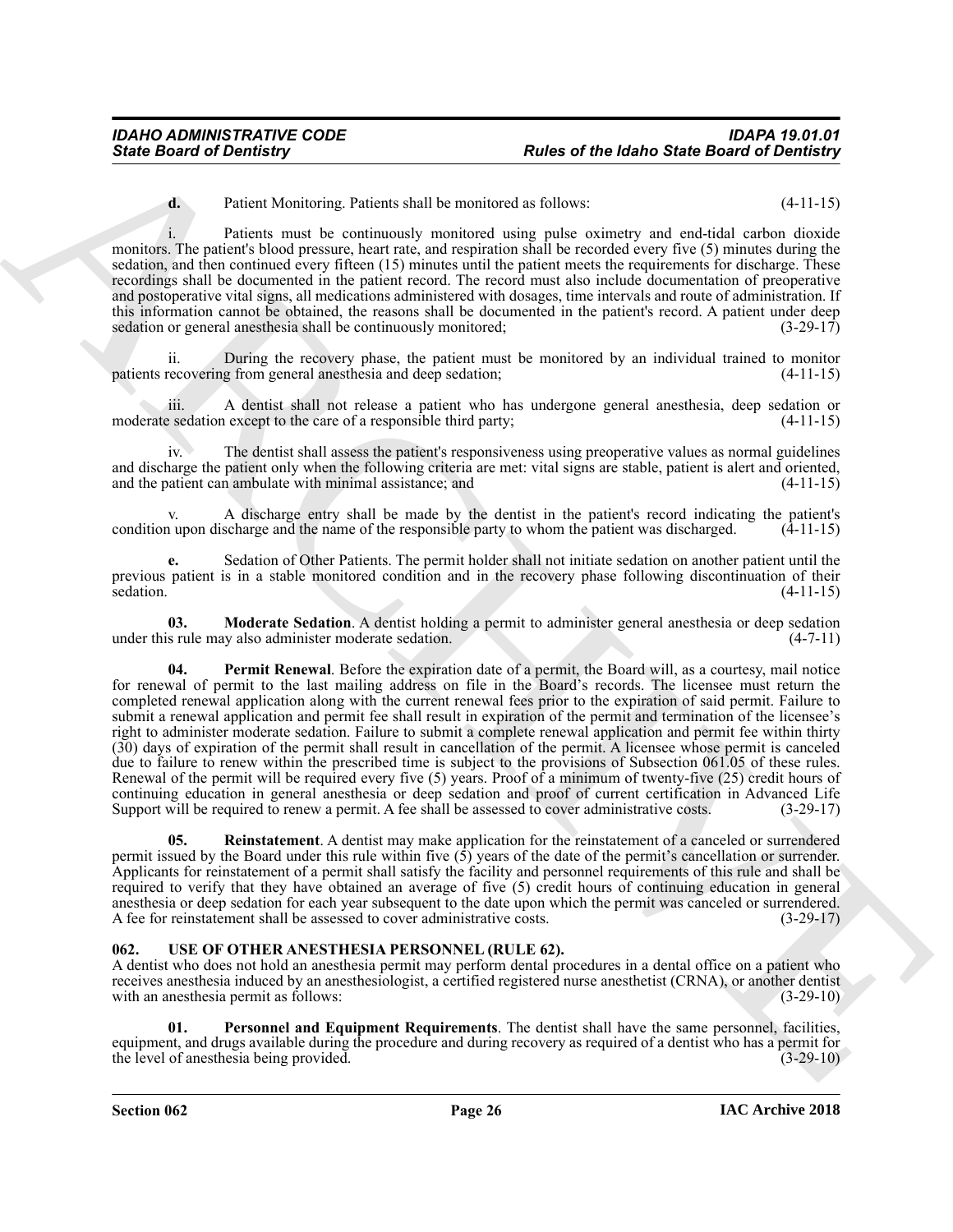Since Board of Deviating"<br>
Bases of the bighets of the bighets and the Combine of Landing the state of the bighets.<br>
Combine the combine of the combine of Landing the state of the compiler of the compiler of the compiler **02. Patient's Condition Monitored Until Discharge**. The qualified anesthesia provider who induces anesthesia shall monitor the patient's condition until the patient is discharged and record the patient's condition at discharge in the patient's dental record as required by the rules applicable to the level of anesthesia being induced. The anesthesia record shall be maintained in the patient's dental record and is the responsibility of the dentist who is performing the dental procedures. (3-29-10)

<span id="page-26-13"></span><span id="page-26-12"></span>**03. Use of Services of a Qualified Anesthesia Provider**. A dentist who intends to use the services of a qualified anesthesia provider shall notify the Board in writing of his intent. Such notification need only be submitted once every licensing period. (3-29-10)

<span id="page-26-11"></span>**04. Advertising**. A dentist who intends to use the services of a qualified anesthesia provider may advertise the service provided so long as each such advertisement contains a prominent disclaimer that the service "will be provided by a qualified anesthesia provider." (3-29-10)

### <span id="page-26-5"></span><span id="page-26-0"></span>**063. INCIDENT REPORTING (RULE 63).**

Dentists shall report to the Board, in writing, within seven (7) days after the death or transport to a hospital or emergency center for medical treatment for a period exceeding twenty-four (24) hours of any patient to whom sedation was administered. (4-7-11)

### <span id="page-26-6"></span><span id="page-26-1"></span>**064. SUSPENSION, REVOCATION OR RESTRICTION OF ANESTHESIA PERMIT (RULE 64).**

The Board may, at any time and for just cause, institute proceedings to revoke, suspend, or otherwise restrict an anesthesia permit issued pursuant to Sections 060 and 061 of these rules. If the Board determines that emergency action is necessary to protect the public, summary suspension may be ordered pending further proceedings. Proceedings to suspend, revoke or restrict a permit shall be subject to applicable statutes and rules governing<br>administrative procedures before the Board. (3-18-99) administrative procedures before the Board.

### <span id="page-26-4"></span><span id="page-26-2"></span>**065. DETERMINATION OF DEGREE OF SEDATION BY THE BOARD (RULE 65).**

In any matter under review or in any proceeding being conducted in which the Board must determine the degree of central nervous system depression, the Board may base its findings or conclusions on, among other matters, the type, and dosages, and routes of administration of drugs administered to the patient and what result can reasonably be expected from those drugs in those dosages and routes administered in a patient of that physical and psychological status.  $(4-11-15)$ 

### <span id="page-26-7"></span><span id="page-26-3"></span>**066. TELEHEALTH SERVICES (RULE 66).**

Definitions applicable to these rules are those definitions set forth in the Idaho Telehealth Access Act and in Section 54-5703, Idaho Code. (3-28-18)

<span id="page-26-9"></span>**01. Licensure and Location**. Any dentist or dental hygienist who provides any telehealth services to patients located in Idaho must hold an active Idaho license issued by the Idaho State Board of Dentistry for their applicable practice. Dentists who provide any telehealth services must physically practice within seventy-five (75) miles of the patient's location. (3-28-18)

**02. Additional Requirements**. In addition to the requirements set forth in Section 54-5705, Idaho Code, during the first contact with the patient, a provider licensed by the Idaho State Board of Dentistry who is providing telehealth services shall: (3-28-18) providing telehealth services shall:

<span id="page-26-8"></span>**a.** Verify the location and identity of the patient; (3-28-18)

**b.** Disclose to the patient the provider's identity, their current location and telephone number and Idaho license number; and (3-28-18)

**c.** Obtain appropriate consents from the patient after disclosures regarding the delivery models and treatment methods or limitations, including a special informed consent regarding the use of telehealth technologies.  $(3-28-18)$ 

<span id="page-26-10"></span>**03.** Standard of Care. A provider providing telehealth services to patients located in Idaho must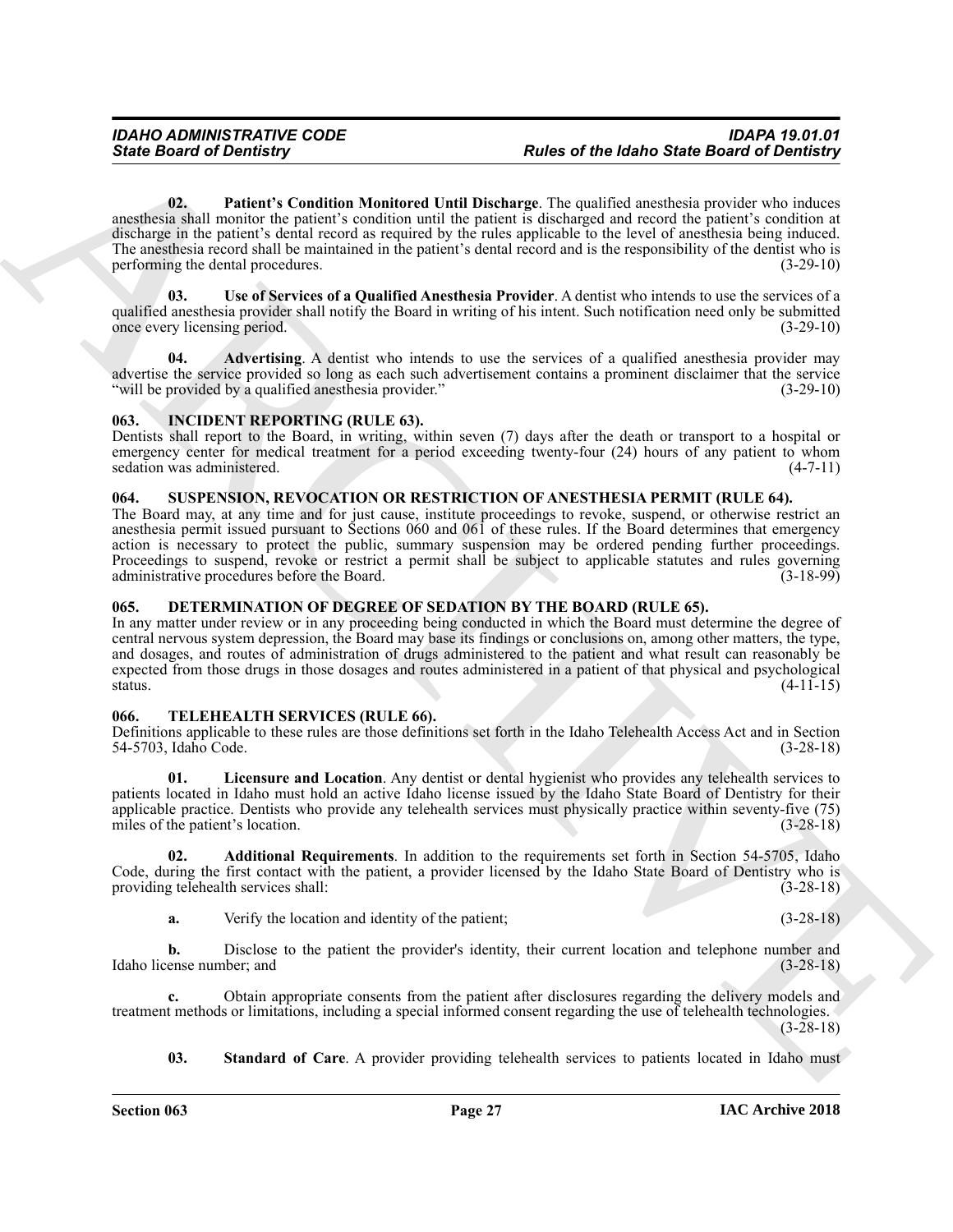### *IDAHO ADMINISTRATIVE CODE IDAPA 19.01.01 State Board of Dentistry Rules of the Idaho State Board of Dentistry*

comply with the applicable Idaho community standard of care. The provider shall be personally responsible to familiarize themselves with the applicable Idaho community standard of care. If a patient's presenting symptoms and conditions require a physical examination in order to make a diagnosis, the provider shall not provide diagnosis or treatment through telehealth services unless or until such information is obtained. (3-28-18)

Since the December of the University bench of the US of the US of the US of the US of the US of the US of the US of the US of the US of the US of the US of the US of the US of the US of the US of the US of the US of the U **04. Informed Consent**. In addition to the requirements of Section 54-5708, Idaho Code, evidence documenting appropriate patient informed consent for the use of telehealth technologies must be obtained and maintained at regular intervals consistent with the community standard of care. Appropriate informed consent should, at a minimum, include the following terms: (3-28-18)

<span id="page-27-1"></span>**a.** Verification. Identification of the patient, the provider and the provider's credentials; (3-28-18)

**b.** Telehealth Determination. Agreement of the patient that the provider will determine whether or not the condition being diagnosed and/or treated is appropriate for telehealth services; (3-28-18)

**c.** Security Measures Information. Information on the security measures taken with the use of telehealth technologies, such as encrypting data, password protected screen savers and data files, or utilizing other reliable authentication techniques, as well as potential risks to privacy and notwithstanding such measures; (3-28-18)

**d.** Potential Information Loss. Disclosure that information may be lost due to technical failures.

(3-28-18)

<span id="page-27-0"></span>**067. -- 999. (RESERVED)**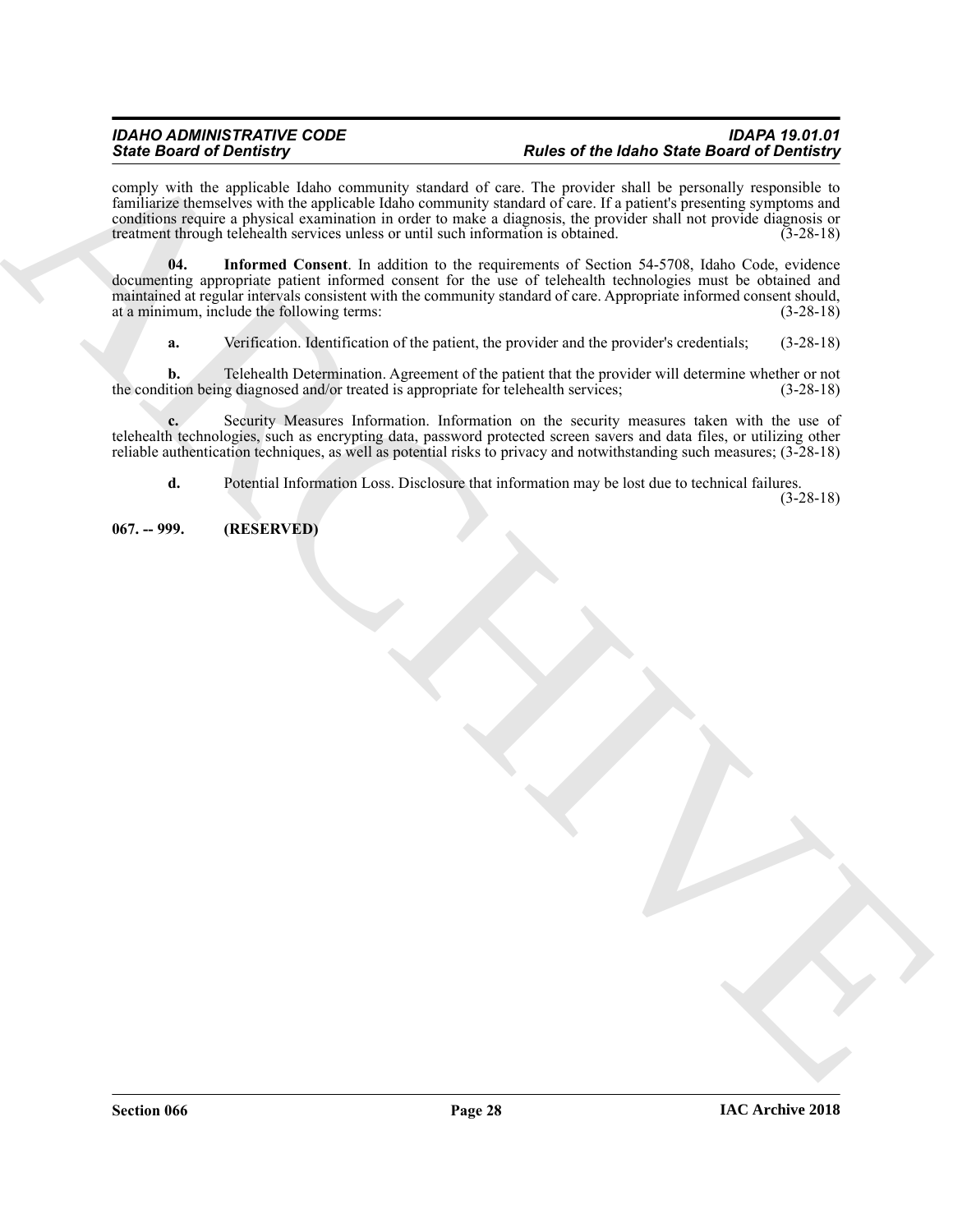# *Subject Index*

**A**

Administrative Appeals 3 Applications 4

### **C**

Continuing Education for Dental Hygienists 16 Documentation 17 Requirements for Renewal of an Active Status Dental Hygiene License 16 Requirements for Renewal of an Extended Access Dental Hygiene License Endorsement 16 Continuing Education For Dentists 16 Documentation 16 Nature of Education 16 Number of Credits 16 Prorated Credits 16 Volunteer Practice 16

### **D**

[A](#page-15-4)dmitration And its interest of the matrix of the communication interest of the state of the state of the state of the state of the state of the state of the state of the state of the state of the state of the state of th Definitions 17 Methods of Anxiety & Pain Control 17 Routes of Administration 18 Sedation Terms 17 Dental Assistants - Practice 9 Curriculum Approval 11 Direct Supervision 9 Expanded Functions Qualifications 11 Other Credentials 11 Prohibited Duties 10 Dental Hygiene Licensure By Credentials 5 Cardiopulmonary Resuscitation 6 Graduation 5 Interview 6 Local Anesthesia 6 National Board Examination 5 Provisional License 6 Dental Hygienists - License Endorsements 6 Extended Access Dental Hygiene Endorsement 7 Extended Access Dental Hygiene Restorative Endorsement 7 Renewal 7 Dental Hygienists - Practice 7 Direct Supervision 8 General Supervision 7 Indirect Supervision 8 Dental Hygienists - Prohibited Practice 8 Prohibited Duties 8

Determination Of Degree Of Sedation By The Board 27

### **E**

Emergency Medications Or Drugs 19 Emergency Medications Or Drugs 19 Examination For Dental Hygiene Licenses 5 Clinical Examination 5 Written Examination 5 Examination For General Dental Licenses 5 Clinical Examination 5 Written Examination 5 Examinations 4

### **F**

Fees -- General

### **G**

General Anesthesia & Deep Sedation 24 General Requirements for General Anesthesia & Deep Sedation Permits 24 Moderate Sedation 26 Permit Renewal 26 Reinstatement 26 Requirements for a General Anesthesia & Deep Sedation Permit 24

### **I**

Incident Reporting 27 Incorporation By Reference 3 Infection Control 14 Clinical Contact Surfaces 14 Disposal 14 Gloves 14 Instrument Sterilization 14 Masks and Eyewear 14 Non-Critical Surfaces 14 Sterilizing Devices Testing 14

### **L**

Legal Authority 3 License & Application Fees 4 Application Fees for Dental Hygienists 4 Application Fees for Dentists 4 Application Fees for General Anesthesia & Moderate Sedation Permits 4 Biennial License Fees for Dental Hygienists 4 Biennial License Fees for Dentists 4 Licensure Of Dental Specialists 15

Application 15 Examination 15 Limitation of Practice 15 Requirements for Specialty Licensure 15 Local Anesthesia 18

### **M**

Minimal Sedation 18 Patient Safety 18 Personnel 18 Moderate Sedation 20 Advanced Cardiac Life Support 22 General Requirements for Moderate Enteral & Moderate Parenteral Sedation Permits 22 Training Requirements for a Moderate Sedation Permit 20

### **N**

Nitrous Oxide/Oxygen 19 Patient Safety 19 Personnel 19 Required Facilities & Equipment 19

### **O**

Office Information 3

### **P**

Patient Records 13 Charges and Payments 14 Individual Records 13 Record Retention 14 Provisional License, Provisional Licensure 6 Provisional Licensure 6 Active Practice 6 Additional 6 Current Licensure 6 Evidence 6 Public Records Act Compliance 3

### **R**

Requirement For CPR 5 Requirements For Dental Hygiene Licensure 5 Requirements For Dental Licensure 5

### **S**

Specialty Advertising 15 Disclaimer 15 Recognized Specialty License 15 Unrecognized Specialty 16 Suspension, Revocation Or Restriction Of Anesthesia Permit 27